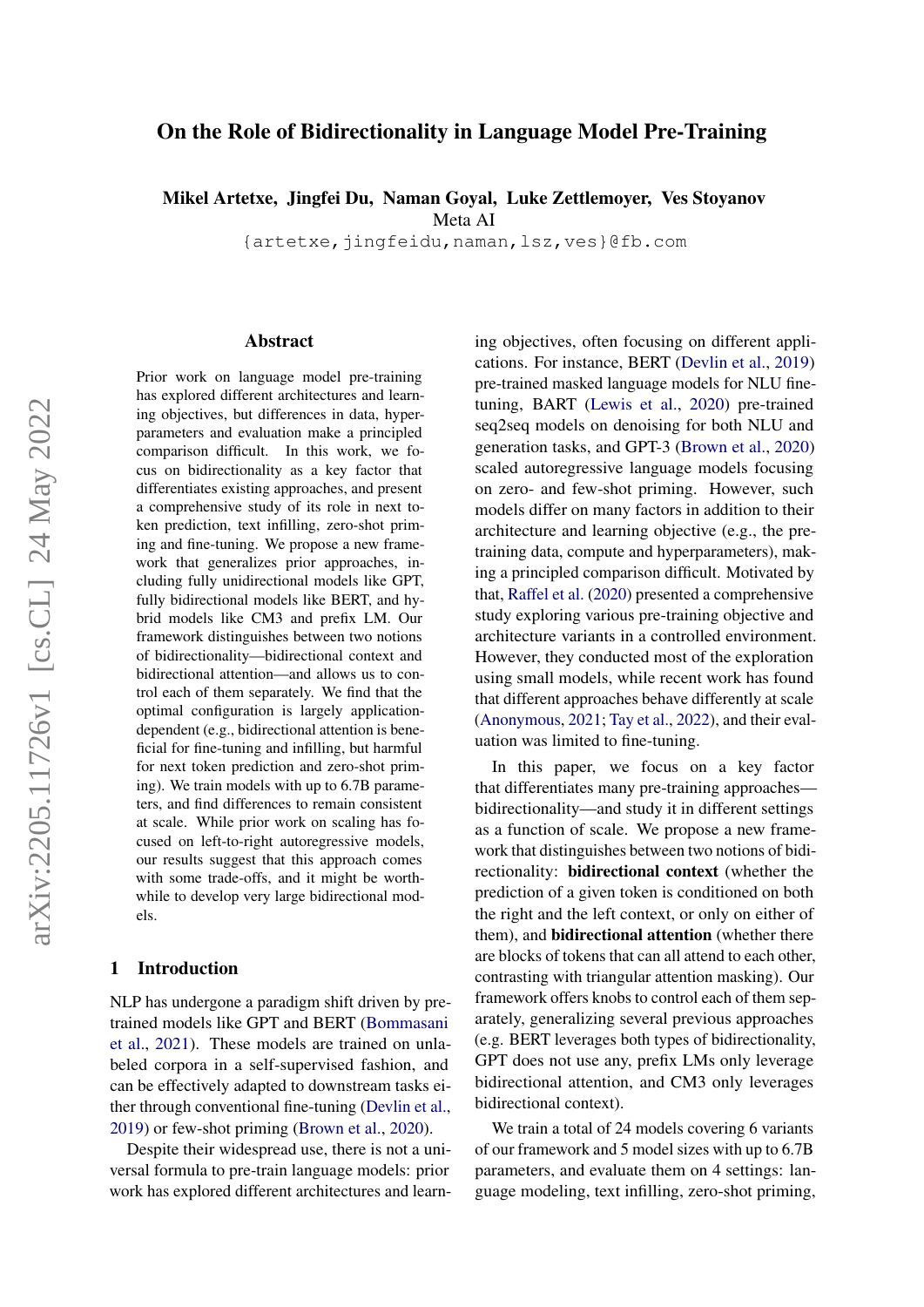<span id="page-1-0"></span>

Figure 1: Proposed framework. Starting from the original document, we mask  $n_{\text{mask}}$  tokens at random and move them—along with their positional embeddings—to the end. We define our loss over the last  $n_{predict}$  tokens, predicting the masked token for the last  $n_{\text{mask}}$ , and the next token for the remaining  $n_{\text{predict}} - n_{\text{mask}}$ . We use bidirectional attention over the first  $n_{\text{bidir}}$  tokens, and unidirectional attention over the rest. Refer to [A](#page-11-0)ppendix A for a more detailed description.

<span id="page-1-2"></span>

| Name                       | $n_{\rm mask}$ | $n_{\text{bidir}}$ | $n_{\text{predict}}$   | Related models                                         |
|----------------------------|----------------|--------------------|------------------------|--------------------------------------------------------|
| <b>NXTUNI</b>              |                | $\theta$           | $\boldsymbol{n}$       | GPT (Radford et al., 2018, 2019; Brown et al., 2020)   |
| NXTPRE <sup>†</sup>        |                | U(1, n)            | $n - n_{\text{bidir}}$ | Prefix LM (Raffel et al., 2020; Wu et al., 2021)       |
| <b>MSKUNI</b>              | B(n, 0.15)     | 0                  | $n_{\rm mask}$         |                                                        |
| <b>MSKBI</b>               | B(n, 0.15)     | $\boldsymbol{n}$   | $n_{\rm mask}$         | BERT (Devlin et al., 2019), RoBERTa (Liu et al., 2019) |
| $HYBUNI^{\dagger}$         | B(n, 0.15)     | 0                  | $\boldsymbol{n}$       | CM3 (Aghajanyan et al., 2022)                          |
| <b>HYBPRE</b> <sup>†</sup> | B(n, 0.15)     | U(1, n)            | $n - n_{\text{bidir}}$ |                                                        |

Table 1: Variants of the proposed framework explored in this work. *n* denotes the document length;  $B(n, p)$ denotes the binomial distribution;  $U(a, b)$  denotes the discrete uniform distribution. <sup>†</sup>We set  $n_{\text{bidir}} = 0$  and  $n_{\text{mask}} = 0$  with probability  $p = 0.1$ , so that the model gets more exposure to regular language modeling.

and fine-tuning. We find that bidirectional attention and context have a different impact depending on the use case, and there is not a single configuration that is optimal for all scenarios. Moreover, we find this behavior to remain consistent at the scale range considered in this study. With recent scaling work focusing on fully unidirectional models, this suggests that there is potential for alternative architectures and learning objectives that might be better suited for other use cases.

### <span id="page-1-3"></span>2 Proposed framework

As illustrated in Figure [1,](#page-1-0) we propose a generalized framework to pre-train transformer models on unlabeled corpora. Our framework supports both unidirectional and bidirectional attention, as well as next token prediction and single-token infilling, using the following parameters to balance them:

•  $n_{\text{bidir}}$  controls the length of the prefix using bidirectional attention, whereas the rest of the document uses unidirectional attention. More concretely, we set the attention mask so that the *i*th token can attend to the *j*th token if and only if  $j \leq \max(i, n_{\text{bidir}})$ .

- $n_{\text{mask}}$  controls how many tokens are masked. Masked tokens are moved to the end along with their positional embeddings.
- $n_{predict}$  controls the length of the suffix for which we define our supervisory signal. We use the cross-entropy loss to train the model, predicting the masked tokens for the last  $n<sub>mask</sub>$ , and the next token for the remaining  $n_{\text{predict}} - n_{\text{mask}}$ .<sup>[1](#page-1-1)</sup>

As such, our framework allows us to vary the two notions of bidirectionality discussed above:  $n_{\text{bidir}}$  controls the weight of bidirectional attention, whereas  $n_{\text{mask}}$  and  $n_{\text{predict}}$  control the weight of bidirectional context. In addition, larger values of  $n_{predict}$  result in more tokens of supervision.

Table [1](#page-1-2) summarizes the specific variants of this general framework that we explore in our experiments, along with a descriptive name that we will use to refer to each of them. Some variants are equivalent or closely related to existing approaches. In particular, NXTUNI is equivalent to conventional autoregressive language models, and NXTPRE is

<span id="page-1-1"></span><sup>&</sup>lt;sup>1</sup>We set  $n_{\text{predict}} \le n - n_{\text{bidir}} + n_{\text{mask}}$  so we only predict tokens that are either masked or cannot attend to themselves.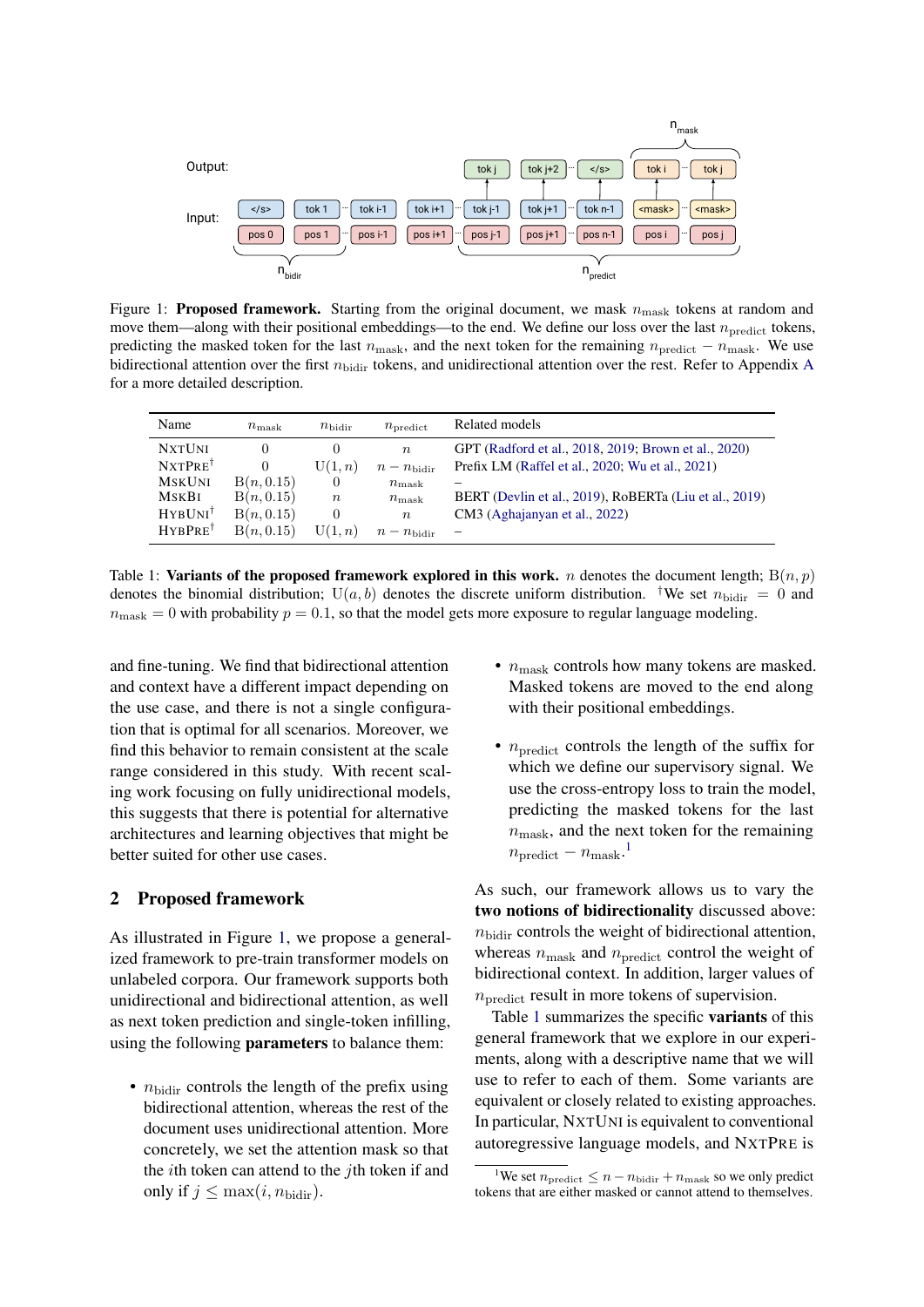<span id="page-2-1"></span>

|  | size cost l d h bs |                          | Ir                             |
|--|--------------------|--------------------------|--------------------------------|
|  |                    | 125M 0.11 12 768 12 0.5M | $6e-4$                         |
|  |                    |                          | 355M 0.31 24 1024 16 0.5M 3e-4 |
|  |                    |                          | 1.3B 1.11 24 2048 32 1M 2e-4   |
|  |                    |                          | 2.7B 2.23 32 2560 32 1M 1.6e-4 |
|  |                    |                          | 6.7B 5.49 32 4096 32 2M 1.2e-4 |

Table 2: Model details. *size*: number of parameters, *cost*: training ZFLOPs, l: layers, d: hidden dimension, h: attention heads, *bs*: batch size, *lr*: learning rate. All models are trained for 100B tokens with a maximum sequence length of 1024 tokens. We estimate training ZFLOPs analytically following [Artetxe et al.](#page-8-4) [\(2021\)](#page-8-4).

equivalent to prefix language models. MSKBI is closely related to the RoBERTa objective, $2$  except that we do not replace 10% of the masked tokens with the original or a randomly picked one. HY-BUNI is similar to the CM3 objective, except that we mask individual tokens instead of spans and we draw the number of masks from a binomial distribution. Finally, we introduce MSKUNI as a variant of MSKBI using unidirectional attention (or, from another perspective, a variant of HYBUNI predicting masked tokens alone), and HYBPRE as a variant of HYBUNI using a bidirectional attention prefix.

#### 3 Experimental settings

### 3.1 Models

For each variant in Table [1,](#page-1-2) we train models at different scales using the same settings as [Artetxe](#page-8-4) [et al.](#page-8-4) [\(2021\)](#page-8-4), which at the same time roughly follow [Brown et al.](#page-8-1) [\(2020\)](#page-8-1). So as to reduce the computational cost of our exploration, we differ from [Artetxe et al.](#page-8-4) [\(2021\)](#page-8-4) in two ways: (i) we use a maximum sequence length of 1024 tokens instead of 2048, and (ii) we train for 100B tokens instead of 300B. At the same time, we only train 125M and 355M models for the NXTPRE and MSKUNI variants. Table [2](#page-2-1) summarizes the settings that we use for each model.

We use the same training data as [Artetxe et al.](#page-8-4) [\(2021\)](#page-8-4), which combines BookCorpus [\(Zhu et al.,](#page-11-2) [2015\)](#page-11-2), CC-News [\(Nagel,](#page-9-3) [2016\)](#page-9-3), OpenWebText [\(Gokaslan and Cohen,](#page-9-4) [2019\)](#page-9-4), CC-Stories [\(Trinh](#page-10-4) [and Le,](#page-10-4) [2018\)](#page-10-4), and English CC100 [\(Wenzek et al.,](#page-10-5) [2020\)](#page-10-5), totalling 112B tokens. Following them, we also use the same BPE encoding as GPT-2 [\(Radford](#page-10-3) [et al.,](#page-10-3) [2019\)](#page-10-3) with a vocabulary of 50k.

Our implementation is based in fairseq [\(Ott et al.,](#page-9-5) [2019\)](#page-9-5). We apply the procedure described in [§2](#page-1-3) to each document separately, and combine multiple documents into a single sequence to speed up train-ing.<sup>[3](#page-2-2)</sup> As such, we move the masked tokens to the end of each document (as opposed to the end of the whole sequence), and apply a bidirectional attention prefix to each document rather than the sequence as a whole.<sup>[4](#page-2-3)</sup>

#### <span id="page-2-8"></span>3.2 Evaluation

We evaluate our models in the following settings:

Language modeling. We evaluate the ability of our models to predict the next token in a sequence as measured by perplexity.<sup>[5](#page-2-4)</sup> Different from training, we do not concatenate different documents into the same sequence, and instead score each document as a separate sequence.<sup>[6](#page-2-5)</sup> Given that NXTPRE and HYBPRE are primarily trained to predict the last part of a document conditioned on the first part, we also measure the perplexity at predicting the last 20% tokens in each document conditioned on the first 80%. So as to understand whether using bidirectional attention in the prefix is useful to that end, we try different values of  $n_{\text{bidir}}$  according to a ratio  $r_{\text{bidir}}$ , so that  $n_{\text{bidir}} = r_{\text{bidir}} \times n_{\text{prefix}}$  and  $n_{\text{prefix}} = 0.8n$  is the length of the prefix we are conditioning on.

Single token infilling. We mask a single word in each document at random, and measure the accu-racy at predicting it.<sup>[7](#page-2-6)</sup> To that end, we use the same procedure used for training (illustrated in Figure [1\)](#page-1-0), which moves the mask token to the end of the sequence.[8](#page-2-7) This approach is not suitable for models trained exclusively on next token prediction like NXTUNI and NXTPRE, as they can only be conditioned on the right context. However, one can still

<span id="page-2-0"></span> $2^2$ Moving masked tokens to the end becomes irrelevant when  $n_{\text{bidir}} = n$ , as their positional embeddings move with them and transformers operate over sets.

<span id="page-2-2"></span> $3$ We achieve this using  $--$ sample-break-mode complete in fairseq. This is different from [Artetxe et al.](#page-8-4) [\(2021\)](#page-8-4), who concatenated all documents and split the resulting sequence into non-overlapping blocks without respecting document boundaries (--sample-break-mode none).

<span id="page-2-3"></span><sup>&</sup>lt;sup>4</sup>As a consequence, a given token cannot attend to tokens in future documents even when  $n_{\text{bidir}} = n$ , but all tokens can attend to tokens in previous documents.

<span id="page-2-4"></span><sup>&</sup>lt;sup>5</sup>We exclude MSKBI and MSKUNI as they are not trained on next token prediction.

<span id="page-2-5"></span> $<sup>6</sup>$ This corresponds to the  $--sample-break-mode$ </sup> complete\_doc option in fairseq.

<span id="page-2-6"></span><sup>&</sup>lt;sup>7</sup>Similar to language modeling evaluation, we feed each document as a separate sequence.

<span id="page-2-7"></span><sup>8</sup> For models trained with a bidirectional attention prefix, we try different values of  $r_{\text{bidir}}$  at inference time, so that  $n_{\text{bidir}} = r_{\text{bidir}} \times n$ .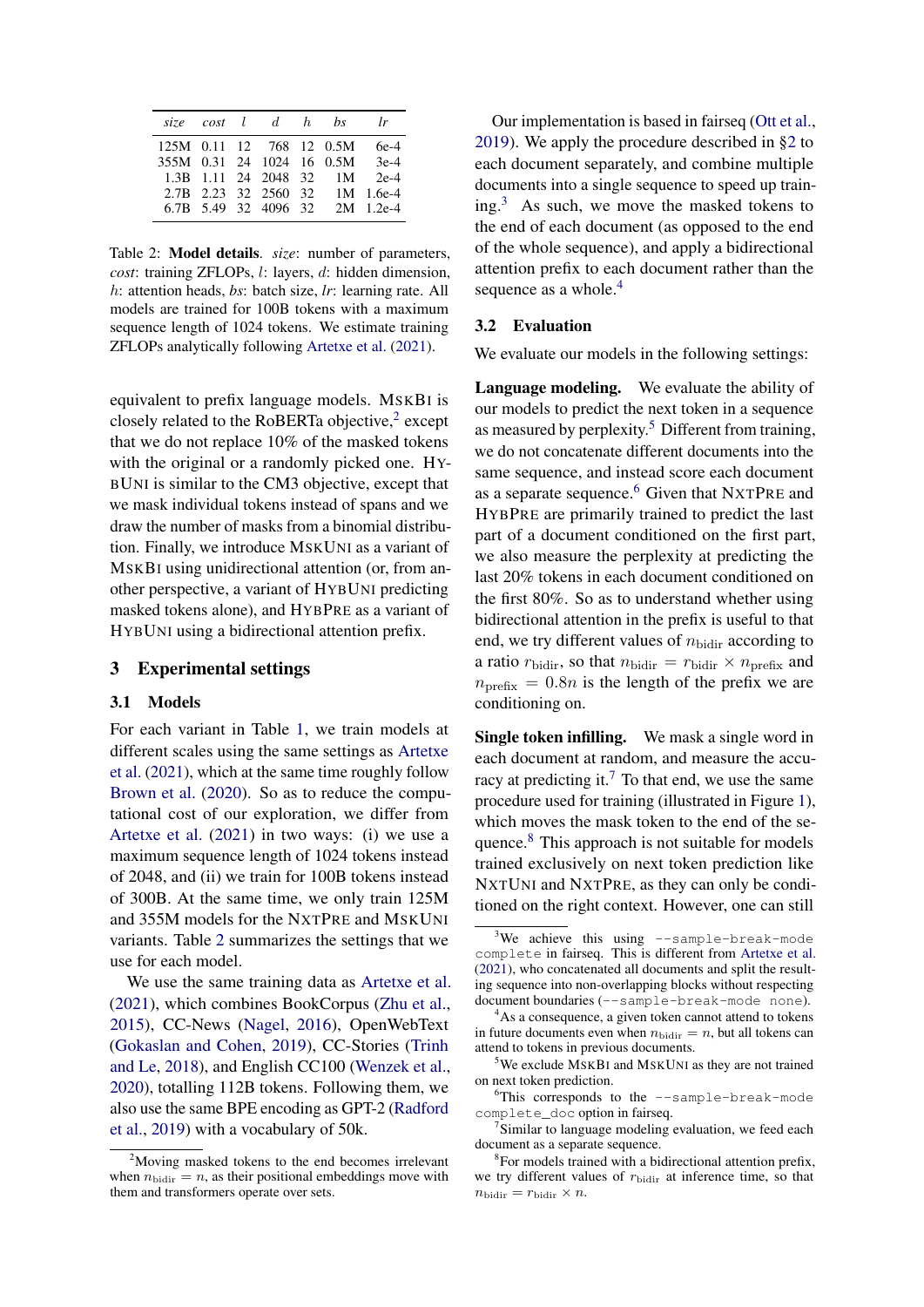<span id="page-3-3"></span>

Figure 2: **Main results.** *Unidir* and *Bidir* denote using  $n_{\text{bidir}} = 0$  and  $n_{\text{bidir}} = n$  after pre-training, respectively (or  $n_{\text{bidir}} = n_{\text{prefix}}$  for suffix perplexity).

use such models for infilling in a generative fashion, replacing the masked token with each element in the vocabulary, scoring the resulting sequences autoregressively, and predicting the token yielding the highest scoring sequence. In addition to our primary evaluation, we compare both of these approaches, which we refer to as *infill* (direct infilling) and *full* (full sequence scoring). Given that *full* can be prohibitively expensive when considering the full vocabulary, we constrain the set of options to the top 32 candidates generated by the 125M MSKBI model.<sup>[9](#page-3-0)</sup>

Zero-shot priming. We evaluate our models on zero-shot priming using the exact same settings and tasks as [Artetxe et al.](#page-8-4) [\(2021\)](#page-8-4), which comprises ReCoRD [\(Zhang et al.,](#page-11-3) [2018\)](#page-11-3), HellaSwag [\(Zellers et al.,](#page-11-4) [2019\)](#page-11-4), PIQA [\(Bisk et al.,](#page-8-5) [2020\)](#page-8-5), WinoGrande [\(Sakaguchi et al.,](#page-10-6) [2020\)](#page-10-6), StoryCloze [\(Mostafazadeh et al.,](#page-9-6) [2016\)](#page-9-6) and Open-BookQA [\(Mihaylov et al.,](#page-9-7) [2018\)](#page-9-7). These are all multiple choice tasks, so we score the populated prompt corresponding to each option in an autoregressive fashion and predict the highest scoring one.[10](#page-3-1) However, when the options differ in a single token—as it is common for classification tasks

<span id="page-3-1"></span>scoring function used for each task and the evaluatio protocol.

with single-token verbalizers—one can also score such token directly in an infilling fashion. So as to understand how both approaches compare, we further evaluate our models on MNLI [\(Williams](#page-11-5) [et al.,](#page-11-5) [2018\)](#page-11-5), using a single-token verbalizer placed in the middle of the prompt. $11$ 

Fine-tuning. We experiment with the following tasks from GLUE [\(Wang et al.,](#page-10-7) [2019\)](#page-10-7): COLA [\(Warstadt et al.,](#page-10-8) [2019\)](#page-10-8), MNLI-m [\(Williams et al.,](#page-11-5) [2018\)](#page-11-5), MRPC [\(Dolan and Brockett,](#page-9-8) [2005\)](#page-9-8), QNLI [\(Rajpurkar et al.,](#page-10-9) [2016\)](#page-10-9), RTE [\(Dagan et al.,](#page-9-9) [2006;](#page-9-9) [Haim et al.,](#page-9-10) [2006;](#page-9-10) [Giampiccolo et al.,](#page-9-11) [2007;](#page-9-11) [Ben](#page-8-6)[tivogli et al.,](#page-8-6) [2009\)](#page-8-6) and SST-2 [\(Socher et al.,](#page-10-10) [2013\)](#page-10-10). We ran a grid search with the learning rate in {1e-0.5, 2e-05, 5e-05, 5e-06} and batch size in {16, 32, 64}, and report the best development accuracy for each model. The rest of hyperparameters follow RoBERTa. For all variants, we tried fine-tuning both with fully unidirectional attention ( $r_{\text{bidir}} = 0$ ) and fully bidirectional attention ( $r_{\text{bidir}} = 1$ ). Refer to Appendix [B](#page-11-6) for more details.

## 4 Results

We visualize our main results in Figure [2,](#page-3-3) and discuss each setting in more detail next.

<span id="page-3-0"></span> $9$ The top 32 candidates contain the correct one in 95.19% of the cases, which is the upper bound accuracy in this setting. <sup>10</sup>Refer to [Artetxe et al.](#page-8-4) [\(2021\)](#page-8-4) for a description of the

<span id="page-3-2"></span><sup>11</sup>We use <premise>, right? {Yes|No|Also}, <hypothesis> as our template and report results on the matched development set.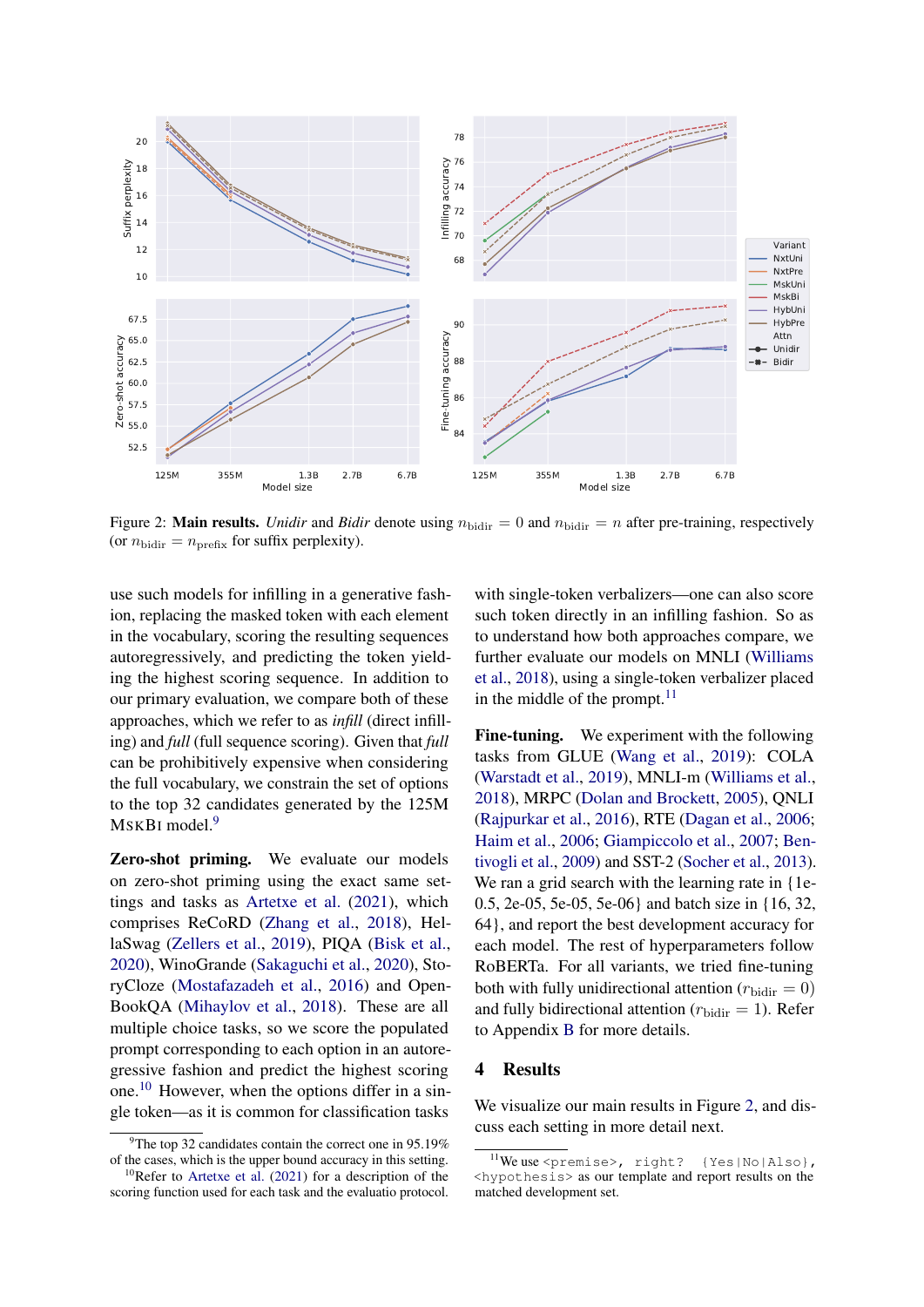<span id="page-4-0"></span>

|               | 125M  | 355M  | 1.3B  | 2.7B        | 6.7B   |
|---------------|-------|-------|-------|-------------|--------|
| <b>NXTUNI</b> | 22.23 | 17.49 |       | 14.07 12.55 | 11.44  |
| <b>NXTPRE</b> | 22.75 | 18.06 |       |             |        |
| <b>HYBUNI</b> | 23.26 | 18.19 | 14.65 | 13.16       | -12.03 |
| <b>HYBPRE</b> | 23.91 | 18.81 | 15.33 | 13.92       | 12.86  |

Table 3: Full document perplexity.

<span id="page-4-2"></span>

|               | $r_{\rm bidir}$ | 125M  | 355M  | 1.3B  | 2.7B  | 6.7B  |
|---------------|-----------------|-------|-------|-------|-------|-------|
| <b>NXTUNI</b> | 0.00            | 19.99 | 15.67 | 12.57 | 11.17 | 10.15 |
|               | 0.00            | 20.29 | 16.05 |       |       |       |
|               | 0.25            | 20.25 | 16.00 |       |       |       |
| <b>NXTPRE</b> | 0.50            | 20.21 | 15.96 |       |       |       |
|               | 0.75            | 20.17 | 15.92 |       |       |       |
|               | 1.00            | 20.16 | 15.88 |       |       |       |
| <b>HYBUNI</b> | 0.00            | 20.91 | 16.30 | 13.08 | 11.73 | 10.70 |
|               | 0.00            | 21.34 | 16.74 | 13.60 | 12.32 | 11.35 |
|               | 0.25            | 21.30 | 16.69 | 13.56 | 12.29 | 11.33 |
| <b>HYBPRE</b> | 0.50            | 21.26 | 16.66 | 13.54 | 12.26 | 11.30 |
|               | 0.75            | 21.23 | 16.62 | 13.51 | 12.23 | 11.28 |
|               | 1.00            | 21.18 | 16.56 | 13.46 | 12.19 | 11.24 |

Table 4: Suffix perplexity. We measure perplexity at predicting the last 20% of the tokens in each document conditioned on the first 80%, using  $n_{\text{bidir}} = r_{\text{bidir}} \times$  $n_{\text{prefix}}$  for inference, where  $n_{\text{prefix}} = 0.8n$  is the length of the prefix we are conditioning on.

#### <span id="page-4-5"></span>4.1 Language modeling

We report full document perplexities in Table [3.](#page-4-0) NXTUNI obtains the best results, followed by HY-BUNI and HYBPRE, and NXTPRE doing slightly better than HYBUNI at small scale. This is consistent with how close the pre-training objective is to the end task: NXTUNI is exclusively trained on next token prediction, HYBUNI combines it with masking (which is not used here), and HYBPRE further combines it with a bidirectional attention prefix (which is not used here either). However, it is interesting that scaling up does not reduce the gap between them. This suggests that there is some fundamental interference between these different capabilities, $12$  and increasing capacity does not mitigate it.

Table [4](#page-4-2) reports suffix perplexity results, where we predict the last 20% of the tokens in each doc-

<span id="page-4-4"></span>

|               | $r_{\rm hidir}$                      |                                    | 125M 355M 1.3B 2.7B                                                                                                                                               |  | 6.7B |
|---------------|--------------------------------------|------------------------------------|-------------------------------------------------------------------------------------------------------------------------------------------------------------------|--|------|
| MSKUNI 0.00   |                                      |                                    | 69.61 73.43                                                                                                                                                       |  |      |
| <b>MskBi</b>  |                                      | 1.00 71.00 75.06 77.43 78.46 79.16 |                                                                                                                                                                   |  |      |
| <b>HYBUNI</b> | 0.00                                 |                                    | 66.86 71.88 75.56 77.19 78.29                                                                                                                                     |  |      |
| <b>HYRPRE</b> | 0.00<br>0.25<br>0.50<br>0.75<br>1.00 |                                    | 67.70 72.25 75.49 76.95 78.02<br>68.02 72.57 75.77 77.25 78.22<br>68.23 72.85 76.05 77.48 78.52<br>68.47 73.13 76.32 77.74 78.70<br>68.71 73.38 76.59 78.00 78.91 |  |      |

Table 5: Single token infilling accuracy. We mask a random token in each validation document and measure the accuracy at predicting it, using  $n_{\text{bidir}} = r_{\text{bidir}} \times n$ for inference.

ument conditioned on the rest. Compared to the previous results, NXTPRE and HYBPRE reduce the gap with NXTUNI and HYBUNI, but they still lag behind them. In both cases, we find that the models benefit from using bidirectional attention in the prefix at inference time (i.e., higher values of  $r_{\text{bidir}}$  yield lower perplexity), but the improvement is relatively small. It is intriguing that NXTUNI outperforms NXTPRE, when the latter was trained on suffix prediction and can leverage bidirectional attention. We attribute this to the bidirectional prefix reducing the number of tokens of supervision during training.

### <span id="page-4-3"></span>4.2 Single token infilling

We report infilling results in Table [5.](#page-4-4) MSKBI obtains the best results, which can be explained by its use of bidirectional attention and the fact that it is exclusively trained on masking. Our results suggest that both of these factors play a role, but their impact varies at scale. As for the first factor, we find that bidirectional attention has a larger impact on infilling compared to next token prediction ([§4.1\)](#page-4-5), as reflected by MSKBI doing substantially better than MSKUNI. Moreover, we find that this also holds at scale, as reflected by HYBPRE doing better with larger values of  $r_{\text{bidir}}$ , while outperforming HYBUNI. Regarding the second factor, we find that combining masking with next token prediction significantly hurts infilling performance for small models, as reflected by the large gap between MSKUNI and HYBUNI. However, we also find the impact of this to vanish at scale, as reflected by the gap between MSKBI and HYBPRE with  $r_{\text{bidir}} = 1.0$  becoming smaller for larger models. This also explains why HYBPRE with  $r_{\text{bidir}} = 0.0$ outperforms HYBUNI for small models, but the

<span id="page-4-1"></span><sup>&</sup>lt;sup>12</sup>There are various factors that could explain this. Both masking and the bidirectional attention prefix reduce the supervision on next token prediction, and masking further introduces some noise in the original sequence. Moreover, training to use both unidirectional and bidirectional attention and/or context might provide a conflicting signal, although our results later in [§4.2](#page-4-3) suggest that this does not have a major impact at scale.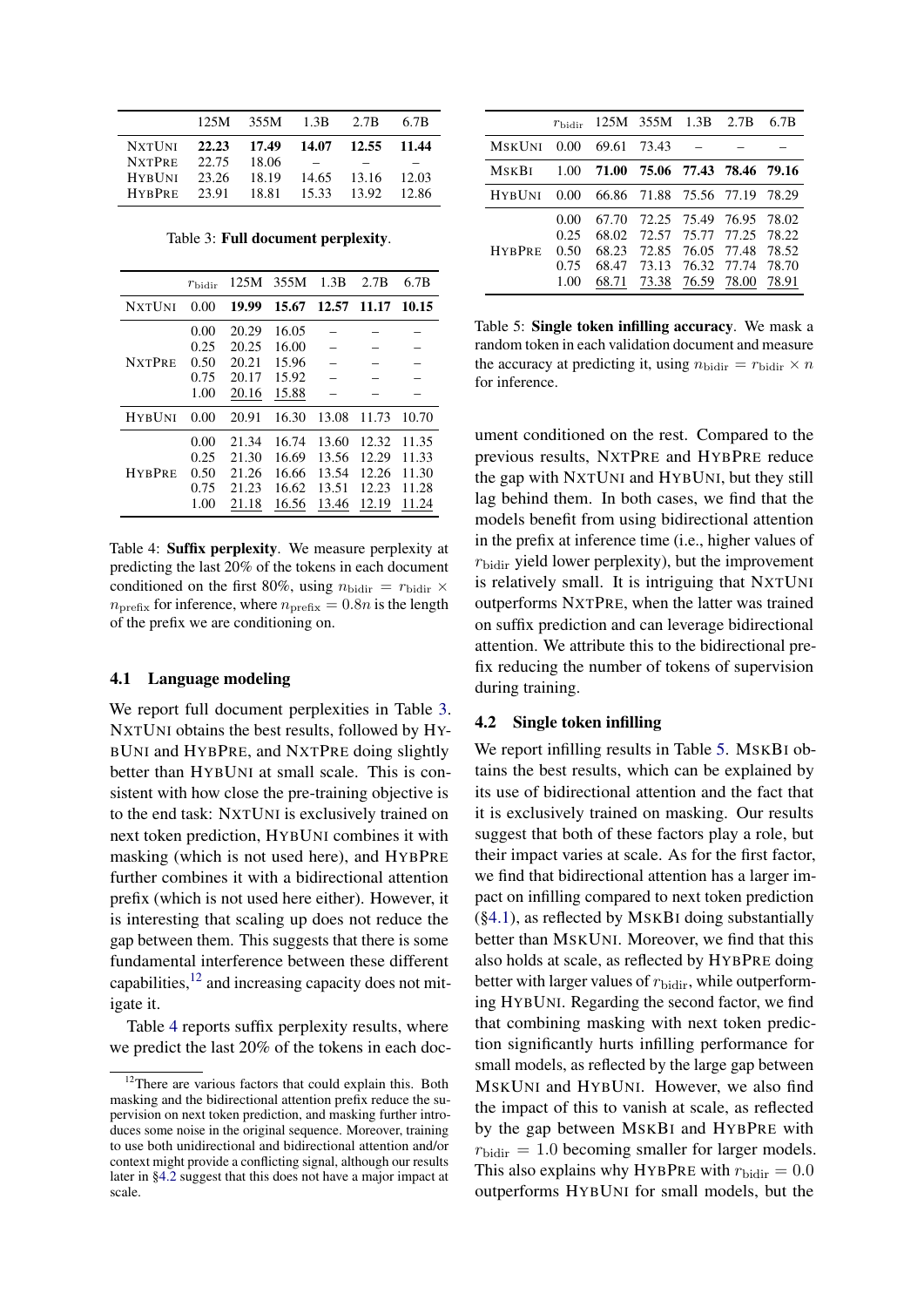<span id="page-5-1"></span>

|               |                                           |                               | 125M 355M               | 1.3B                    | 2.7B                                | 6.7B                    |
|---------------|-------------------------------------------|-------------------------------|-------------------------|-------------------------|-------------------------------------|-------------------------|
| <b>NXTUNI</b> | full                                      | 69.83                         |                         | 73.13 75.90 77.26 77.98 |                                     |                         |
| <b>NXTPRE</b> | full                                      | 69.40                         | 72.75                   |                         |                                     |                         |
| <b>MSKUNI</b> | infill                                    | 69.65                         | 73.39                   |                         |                                     |                         |
| <b>MSKBI</b>  | $\in$ infill <sup>†</sup>                 | 71.00 74.98 77.17 78.07 78.70 |                         |                         |                                     |                         |
| <b>HYBUNI</b> | full<br>infill                            | 68.94<br>67.02                | 71.90 75.38             | 72.77 75.43 76.61 77.76 | 76.90 77.88                         |                         |
| <b>HYRPRE</b> | full<br>infill<br>$\in$ infill $\uparrow$ | 68.53<br>67.82<br>68.78       | 72.05<br>72.24<br>73.35 | 75.35                   | 74.75 76.03<br>76.66<br>76.36 77.63 | 76.87<br>77.63<br>78.47 |

Table 6: Single token infilling accuracy, re-ranking the top 32 candidates from 125M MSKBI.  $\dagger$  denotes  $n_{\text{bidir}} = n$ , the rest use  $n_{\text{bidir}} = 0$ . Refer to [§3.2](#page-2-8) for more details.

trend is reversed as we scale up: the bidirectional prefix in HYBPRE reduces the relative weight of next token prediction during training, which outweighs the discrepancy with not using bidirectional attention at inference time for small models, but not for larger ones. Interestingly, this is different from the behavior observed for language modeling in [§4.1,](#page-4-5) where scale did not significantly mitigate the negative impact of combining masking and next token prediction during training. We attribute this to masking introducing noise in the original document, as well as reducing the amount of tokens that we train on next token prediction. $13$ 

Table [6](#page-5-1) reports infilling results re-ranking the top 32 candidates from the 125M MSKBI model. The best results are still obtained by MSKBI, but we find the generative approach described in [§3.2](#page-2-8) to be competitive, with NXTUNI obtaining the second best results at 125M and the third best results for larger models. This suggests that models trained exclusively on next token prediction can also be used for infilling as long as the set of candidates is small, even outperforming hybrid models like HYBUNI that are trained both on next token prediction and infilling itself. In fact, it is remarkable that NXTUNI is only outperformed by models using bidirectional attention which, consistent with our previous results, seems strongly beneficial for infilling. Nevertheless, we also find direct infilling (*infill*) to scale better than generative full sequence scoring (*full*) for both HYBUNI and HYBPRE, al-

<span id="page-5-2"></span>

|      |               | RE   | НS   | PI   | WG   | SС   | OВ   | avg  |
|------|---------------|------|------|------|------|------|------|------|
| 125M | <b>NXTUNI</b> | 66.7 | 32.2 | 65.3 | 51.9 | 64.3 | 33.0 | 52.3 |
|      | <b>NXTPRE</b> | 65.8 | 31.2 | 64.1 | 54.1 | 63.5 | 35.0 | 52.3 |
|      | <b>HYBUNI</b> | 65.4 | 30.8 | 63.1 | 50.9 | 63.6 | 34.4 | 51.4 |
|      | <b>HYBPRE</b> | 64.9 | 30.5 | 64.2 | 51.9 | 63.0 | 35.2 | 51.6 |
| 355M | <b>NXTUNI</b> | 74.8 | 41.0 | 69.5 | 52.2 | 70.0 | 38.6 | 57.7 |
|      | <b>NXTPRE</b> | 74.3 | 40.0 | 68.9 | 52.6 | 69.2 | 37.8 | 57.1 |
|      | HYBUNI        | 73.9 | 39.3 | 68.1 | 52.3 | 69.3 | 37.2 | 56.7 |
|      | <b>HYBPRE</b> | 72.9 | 37.8 | 67.6 | 50.4 | 68.4 | 37.4 | 55.8 |
| 1.3B | <b>NXTUNI</b> | 81.0 | 52.6 | 73.8 | 55.6 | 74.1 | 43.6 | 63.5 |
|      | HYBUNI        | 80.0 | 50.3 | 72.1 | 53.7 | 74.1 | 43.0 | 62.2 |
|      | <b>HYBPRE</b> | 79.4 | 48.5 | 71.4 | 52.9 | 73.9 | 38.2 | 60.7 |
| 2.7B | <b>NXTUNI</b> | 83.8 | 58.8 | 75.0 | 60.1 | 76.6 | 50.8 | 67.5 |
|      | <b>HYBUNI</b> | 83.1 | 57.5 | 73.9 | 58.0 | 76.9 | 45.8 | 65.9 |
|      | <b>HYBPRE</b> | 81.7 | 54.7 | 72.4 | 56.7 | 75.3 | 46.6 | 64.6 |
| 6.7B | <b>NXTUNI</b> | 85.2 | 63.6 | 76.2 | 60.0 | 77.6 | 51.6 | 69.0 |
|      | <b>HYBUNI</b> | 84.2 | 61.7 | 75.5 | 59.7 | 76.8 | 49.0 | 67.8 |
|      | <b>HYBPRE</b> | 83.9 | 58.9 | 73.9 | 58.7 | 76.9 | 50.8 | 67.2 |

Table 7: Zero-shot priming accuracy. We use  $n_{\text{bidir}} = 0$  for inference. RE: ReCoRD, HS: HellaSwag, PI: PIQA, WG: WinoGrande, SC: StoryCloze, OB: OpenBookQA.

<span id="page-5-3"></span>

|               |                                             | 125M                    | 355M                    | 1.3B                    | 2.7B                    | 6.7B                    |
|---------------|---------------------------------------------|-------------------------|-------------------------|-------------------------|-------------------------|-------------------------|
| <b>NXTUNI</b> | full                                        | 44.79                   |                         | 50.12 53.63             | 55.09                   | 55.27                   |
| <b>NXTPRE</b> | full                                        | 45.41                   | 49.15                   |                         |                         |                         |
| <b>MSKUNI</b> | infill                                      | 41.69                   | 44.15                   |                         |                         |                         |
| <b>MSKBI</b>  | $\in$ infill <sup>†</sup>                   | 41.56                   |                         | 48.34 52.24 55.59       |                         | 53.97                   |
| <b>HYBUNI</b> | full<br>infill                              | 45.12<br>43.03          | 47.92<br>44.54          | 52.59<br>48.13          | 53.40<br>49.94          | 54.47<br>51.26          |
| <b>HYBPRE</b> | full<br>infill<br>$\in$ infill <sup>†</sup> | 43.37<br>42.16<br>42.95 | 47.54<br>44.47<br>46.57 | 51.53<br>47.36<br>49.13 | 52.36<br>49.98<br>51.85 | 54.01<br>50.24<br>52.41 |

Table 8: Zero-shot MNLI accuracy. † denotes  $n_{\text{bidir}} = n$ , the rest use  $n_{\text{bidir}} = 0$ .

though this could (partly) be explained by the interference between next token prediction and masking diminishing at scale as discussed previously.

### 4.3 Zero-shot priming

We report zero-shot priming results in Table [7.](#page-5-2) We observe the same general trends as in language modeling ([§4.1\)](#page-4-5), with NXTUNI performing best, followed by HYBUNI and HYBPRE. The results are generally consistent across tasks.

Table [8](#page-5-3) reports MNLI results, comparing full sequence scoring and direct infilling. Consistent with the intrinsic evaluation in [§4.2,](#page-4-3) we find full sequence scoring with NXTUNI to be competitive with direct infilling with MSKBI. In fact, full sequence scoring does even better comparatively, ob-

<span id="page-5-0"></span> $13$ Note that the reverse is not true: the addition of next token prediction in HYBUNI does not reduce the amount of supervision on infilling with respect to MSKUNI, as we use the same value of  $n_{\text{mask}}$  in both cases.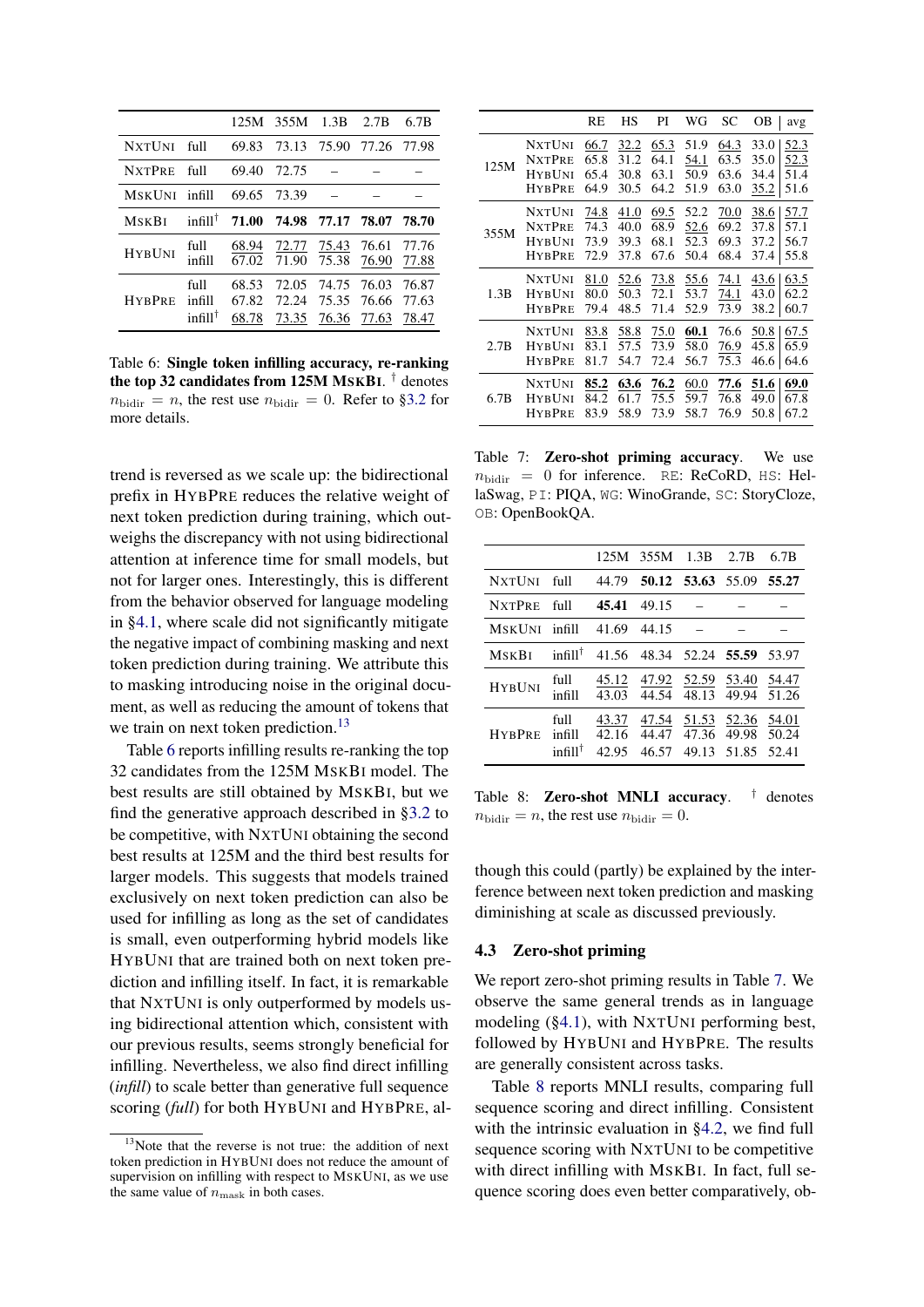<span id="page-6-0"></span>

|               | $r_{\rm bidir}$ | 125M         | 355M         | 1.3B | 2.7B | 6.7B |
|---------------|-----------------|--------------|--------------|------|------|------|
| <b>NXTUNI</b> | 0.0             | 83.6         | 85.8         | 87.2 | 88.7 | 88.6 |
|               | 1.0             | 75.9         | 77.1         | 79.0 | 79.2 | 80.3 |
| <b>NXTPRE</b> | 0.0<br>1.0      | 84.2<br>83.5 | 85.8<br>86.2 | -    |      |      |
| <b>MSKUNI</b> | 0.0<br>1.0      | 82.7<br>83.2 | 85.2<br>85.1 |      |      |      |
| <b>MSKBI</b>  | 0.0             | 79.6         | 81.0         | 81.9 | 81.6 | 82.6 |
|               | 1.0             | 84.4         | 88.0         | 89.6 | 90.8 | 91.0 |
| <b>HYBUNI</b> | 0.0             | 83.5         | 85.9         | 87.6 | 88.6 | 88.8 |
|               | 1.0             | 80.8         | 82.5         | 84.0 | 85.0 | 84.7 |
| <b>HYBPRE</b> | 0.0             | 83.6         | 86.1         | 87.1 | 88.2 | 88.2 |
|               | 1.0             | 84.8         | 86.7         | 88.8 | 89.8 | 90.3 |

Table 9: Average fine-tuning accuracy.

taining the best results in all but one of the model sizes. Moreover, it is remarkable that both HY-BUNI and HYBPRE obtain better results with full sequence scoring compared to direct infilling in all cases. Consistent with our previous results, this suggests that left-to-right language models can be a valid or even superior alternative to masked language models for single-token infilling tasks, as long as one can afford scoring each candidate separately.

#### 4.4 Fine-tuning

We report average fine-tuning results comparing unidirectional and bidirectional attention in Table [9,](#page-6-0) and full results for the optimal setting for each variant in Table [10.](#page-7-0)

Our results show that bidirectional attention is helpful for fine-tuning regardless of scale, with fully bidirectional models (MSKBI) performing the best, followed by models pre-trained with a bidirectional attention prefix (HYBPRE, NXTPRE), and fully unidirectional models performing the worst (HYBUNI, NXTUNI, MSKUNI). Interestingly, changing the attention type at fine-tuning time (using unidirectional attention for pre-training and bidirectional attention for fine-tuning, or the other way around) works poorly.

At the same time, we find that the role of bidirectional context is dependant on the type of attention used. When using fully unidirectional attention, bidirectional context has no clear impact, with NX-TUNI and HYBUNI performing similarly. In contrast, when using bidirectional attention, bidirectional context seems beneficial, with HYBPRE performing better than NXTPRE at small scale. This

suggests that pre-training with bidirectional context is important for the model to learn to make effective use of bidirectional attention.

### 5 Related work

While it was once common to use random initialization for supervised learning, a series of works showed substantial improvements from pretraining autoregressive models on next token prediction [\(Dai and Le,](#page-9-12) [2015;](#page-9-12) [Peters et al.,](#page-9-13) [2018;](#page-9-13) [Howard and Ruder,](#page-9-14) [2018;](#page-9-14) [Radford et al.,](#page-10-2) [2018\)](#page-10-2). The *pre-train/fine-tune* paradigm was further popularized by BERT [\(Devlin et al.,](#page-9-0) [2019\)](#page-9-0) and its derivatives like RoBERTa [\(Liu et al.,](#page-9-2) [2019\)](#page-9-2), which obtained further gains from pre-training bidirectional encoders on masked language modeling. Subsequent work explored masking spans instead of individual tokens, using either bidirectional encoderonly models [\(Joshi et al.,](#page-9-15) [2020\)](#page-9-15) or encoder-decoder models [\(Lewis et al.,](#page-9-1) [2020;](#page-9-1) [Raffel et al.,](#page-10-0) [2020\)](#page-10-0). More recently, there has been a reborn interest on scaling left-to-right autoregressive language models with a focus on few-shot priming [\(Radford et al.,](#page-10-3) [2019;](#page-10-3) [Brown et al.,](#page-8-1) [2020;](#page-8-1) [Rae et al.,](#page-10-11) [2021;](#page-10-11) [Hoff](#page-9-16)[mann et al.,](#page-9-16) [2022;](#page-9-16) [Smith et al.,](#page-10-12) [2022;](#page-10-12) [Chowdhery](#page-8-7) [et al.,](#page-8-7) [2022;](#page-8-7) [Zhang et al.,](#page-11-7) [2022\)](#page-11-7).

While unidirectional and bidirectional models have largely been developed as separate strains of work serving a different purpose, there have also been some attempts to combine the best of both worlds. XLNet [\(Yang et al.,](#page-11-8) [2019\)](#page-11-8) pre-trained autoregressive models over all permutations of the factorization order, enabling the model to use bidirectional context with strong results on fine-tuning. Similarly, CM3 [\(Aghajanyan et al.,](#page-8-3) [2022\)](#page-8-3) trained left-to-right autoregressive models, masking some spans that are predicted at the end of the sequence. ERNIE 3.0 [\(Sun et al.,](#page-10-13) [2021\)](#page-10-13) proposed a modular architecture, combining a shared unidirectional module with either another unidirectional module for NLG or a bidirectional module for NLU. Finally, [Raffel et al.](#page-10-0) [\(2020\)](#page-10-0) and [Wu et al.](#page-11-1) [\(2021\)](#page-11-1) explored splitting documents in two halves and predicting the second one conditioned on the first one, using unidirectional attention for the former and bidirectional attention for the latter.

Despite the large body of work on language model pre-training, there is little work comparing different approaches in a systematic manner. As a notable exception, [Raffel et al.](#page-10-0) [\(2020\)](#page-10-0) compared various architectures and learning objectives with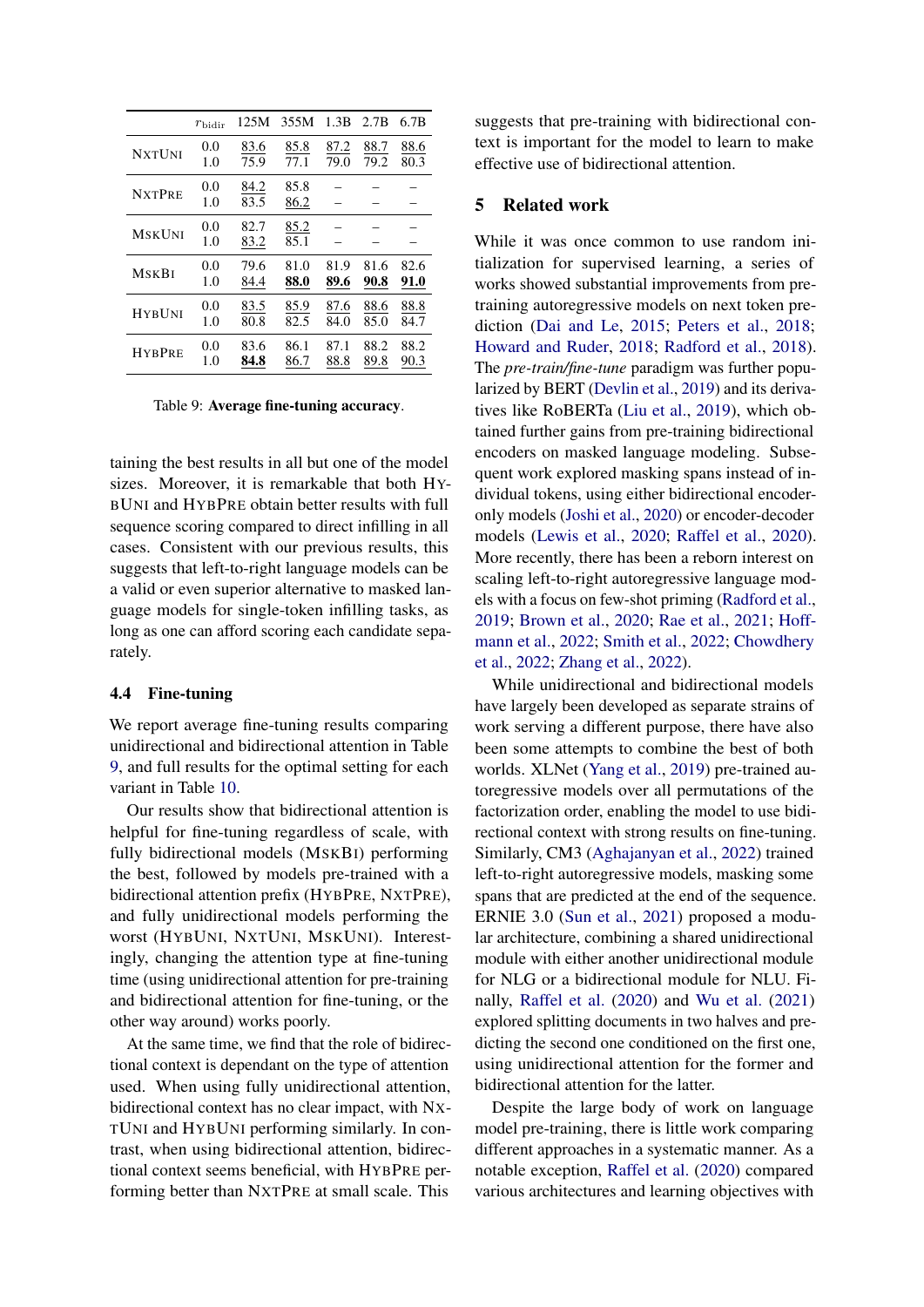<span id="page-7-0"></span>

|      |               | <b>COLA</b> | <b>MNLI</b> | <b>MRPC</b> | <b>QNLI</b> | <b>RTE</b> | SST <sub>2</sub> | avg  |
|------|---------------|-------------|-------------|-------------|-------------|------------|------------------|------|
|      | <b>NXTUNI</b> | 82.4        | 83.1        | 82.8        | 88.8        | 70.4       | <u>93.9</u>      | 83.6 |
|      | <b>NXTPRE</b> | 81.3        | 83.3        | 83.1        | 90.1        | 69.3       | 93.7             | 83.5 |
| 125M | <b>MSKUNI</b> | 82.6        | 82.2        | 81.4        | 88.4        | 68.6       | 93.1             | 82.7 |
|      | <b>MSKBI</b>  | 83.2        | 84.8        | 85.5        | 91.0        | 68.6       | 93.5             | 84.4 |
|      | <b>HYBUNI</b> | 82.7        | 83.1        | 83.6        | 89.3        | 69.3       | 93.0             | 83.5 |
|      | <b>HYBPRE</b> | 82.5        | 84.2        | 85.5        | 90.9        | 72.6       | 93.2             | 84.8 |
|      | <b>NXTUNI</b> | 84.2        | 85.8        | 84.1        | 91.2        | 74.7       | 94.8             | 85.8 |
|      | <b>NXTPRE</b> | 83.8        | 86.3        | 86.5        | 92.0        | 73.3       | 95.4             | 86.2 |
| 355M | <b>MSKUNI</b> | 84.0        | 84.4        | 84.6        | 90.5        | 73.6       | 94.2             | 85.2 |
|      | <b>MSKBI</b>  | 85.2        | 87.7        | 89.7        | 92.9        | 76.2       | 96.2             | 88.0 |
|      | <b>HYBUNI</b> | 85.4        | 85.3        | 85.3        | 91.0        | 73.3       | 94.8             | 85.9 |
|      | <b>HYBPRE</b> | 84.5        | 86.5        | 87.3        | 92.5        | 74.4       | 95.2             | 86.7 |
|      | <b>NXTUNI</b> | 87.0        | 87.3        | 85.3        | 92.4        | 75.1       | 95.9             | 87.2 |
| 1.3B | <b>MSKBI</b>  | 85.7        | 89.1        | 89.7        | <u>93.9</u> | 82.3       | 96.8             | 89.6 |
|      | <b>HYBUNI</b> | 86.3        | 87.0        | 86.0        | 92.3        | 78.0       | 96.3             | 87.6 |
|      | <b>HYBPRE</b> | 85.1        | 88.4        | 90.0        | 93.6        | 79.4       | 96.2             | 88.8 |
|      | <b>NXTUNI</b> | 86.0        | 88.5        | 85.5        | 93.0        | 83.0       | 96.2             | 88.7 |
| 2.7B | <b>MSKBI</b>  | 87.2        | 89.8        | 91.7        | 94.0        | 85.2       | 96.8             | 90.8 |
|      | <b>HYBUNI</b> | 86.2        | 88.1        | 86.8        | 93.0        | 80.9       | 96.7             | 88.6 |
|      | <b>HYBPRE</b> | 86.2        | 89.4        | 89.5        | 94.1        | 82.7       | 96.7             | 89.8 |
|      | <b>NXTUNI</b> | 86.3        | 88.5        | 85.8        | 93.4        | 81.2       | 96.7             | 88.6 |
| 6.7B | <b>MSKBI</b>  | 86.7        | 89.6        | 90.9        | 94.5        | 87.7       | 96.8             | 91.0 |
|      | <b>HYBUNI</b> | 86.7        | 88.4        | 87.7        | 93.4        | 80.5       | 96.1             | 88.8 |
|      | <b>HYBPRE</b> | 86.0        | 89.5        | 89.5        | 94.3        | 85.6       | 96.7             | 90.3 |

Table 10: **Fine-tuning accuracy**. We use  $n_{\text{bidir}} = 0$  for NXTUNI, MSKUNI and HYBUNI, and  $n_{\text{bidir}} = n$  for the rest.

a focus on fine-tuning. Concurrent to our work, [Wang et al.](#page-10-14) [\(2022\)](#page-10-14) conduct a comprehensive study with a focus on zero-shot learning and multi-task fine-tuning. In contrast, we focus on the specific role of bidirectionality, and compare models of different sizes.

# 6 Conclusions

In this work, we study the role of bidirectionality in language model pre-training through a new framework that generalizes previous approaches. Our main findings are as follows:

- Bidirectional attention is strongly beneficial for infilling and fine-tuning. In contrast, prefix language models lag behind regular language models on next token prediction, even if they get a small benefit from leveraging bidirectional attention in the prefix. This behavior is consistent at scale.
- Models trained jointly to use unidirectional and bidirectional context, like HYBUNI, lag behind regular language models on next token prediction, and scale does not mitigate this. Such models also lag behind pure masked language models on infilling, but scale does help

close this gap as long as they are trained with a bidirectional attention prefix. For fine-tuning, bidirectional context is beneficial when used in conjunction with bidirectional attention, but not when used with unidirectional attention.

• While direct infilling requires bidirectional context and benefits from bidirectional attention as discussed above, models using unidirectional context and attention are also competitive in infilling when one can separately score each candidate. For settings where the set of candidates is small (e.g., zero-shot priming for classification), regular language models obtain comparable or even superior results to models pre-trained on infilling.

All in all, our results show that there is not a single configuration that is optimal for all use cases, and this remains generally consistent within the scale range explored in this work. While prior work on scaling has focused on left-to-right autoregressive models, this suggests that there might be other objectives and architectures that are better suited for other applications like fine-tuning. Given the cost of pre-training several models, we would like to explore modular [\(Sun et al.,](#page-10-13) [2021\)](#page-10-13) or adaptation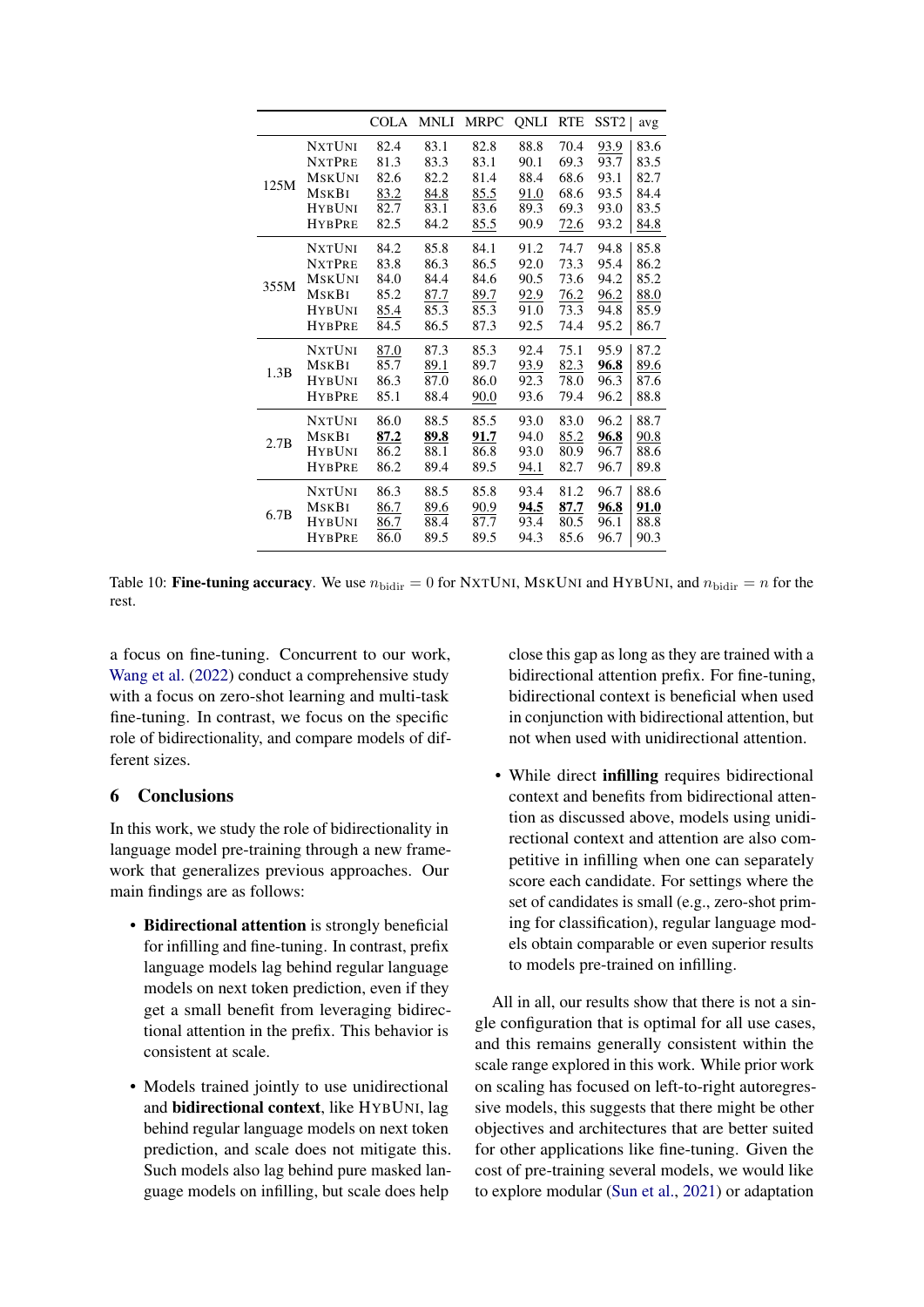[\(Wang et al.,](#page-10-14) [2022\)](#page-10-14) approaches in the future.

### **Limitations**

Our study focuses on the role of bidirectionality on language model pre-training, and does not explore other factors that might affect model performance. In particular, we mask individual tokens without considering longer spans, and do not explore the impact of the masking rate. In addition, we do not consider sequence-to-sequence models in our study, which combine bidirectional attention in the encoder and unidirectional attention in the decoder. Finally, we train all variants for the same number of tokens, making them comparable in terms of training cost, but resulting in models using a bidirectional attention prefix or a masking objective seeing less tokens of supervision.

# Acknowledgments

We would like to thank Xi Victoria Lin and Xian Li for their helpful feedback throughout the project.

### **References**

- <span id="page-8-3"></span>Armen Aghajanyan, Bernie Huang, Candace Ross, Vladimir Karpukhin, Hu Xu, Naman Goyal, Dmytro Okhonko, Mandar Joshi, Gargi Ghosh, Mike Lewis, and Luke Zettlemoyer. 2022. [Cm3: A causal](https://doi.org/10.48550/ARXIV.2201.07520) [masked multimodal model of the internet.](https://doi.org/10.48550/ARXIV.2201.07520)
- <span id="page-8-2"></span>Anonymous. 2021. [Scaling laws vs model architec](https://openreview.net/forum?id=Wrtp36cbl61)[tures: How does inductive bias influence scaling?](https://openreview.net/forum?id=Wrtp36cbl61) [An extensive empirical study on language tasks.](https://openreview.net/forum?id=Wrtp36cbl61)
- <span id="page-8-4"></span>Mikel Artetxe, Shruti Bhosale, Naman Goyal, Todor Mihaylov, Myle Ott, Sam Shleifer, Xi Victoria Lin, Jingfei Du, Srinivasan Iyer, Ramakanth Pasunuru, Giri Anantharaman, Xian Li, Shuohui Chen, Halil Akin, Mandeep Baines, Louis Martin, Xing Zhou, Punit Singh Koura, Brian O'Horo, Jeff Wang, Luke Zettlemoyer, Mona Diab, Zornitsa Kozareva, and Ves Stoyanov. 2021. [Efficient large scale language](https://doi.org/10.48550/ARXIV.2112.10684) [modeling with mixtures of experts.](https://doi.org/10.48550/ARXIV.2112.10684)
- <span id="page-8-6"></span>Luisa Bentivogli, Peter Clark, Ido Dagan, and Danilo Giampiccolo. 2009. The fifth pascal recognizing textual entailment challenge. In *TAC*.
- <span id="page-8-5"></span>Yonatan Bisk, Rowan Zellers, Ronan Le bras, Jianfeng Gao, and Yejin Choi. 2020. [Piqa: Reasoning about](https://doi.org/10.1609/aaai.v34i05.6239) [physical commonsense in natural language.](https://doi.org/10.1609/aaai.v34i05.6239) *Proceedings of the AAAI Conference on Artificial Intelligence*, 34(05):7432–7439.
- <span id="page-8-0"></span>Rishi Bommasani, Drew A. Hudson, Ehsan Adeli, Russ Altman, Simran Arora, Sydney von Arx, Michael S. Bernstein, Jeannette Bohg, Antoine Bosselut, Emma Brunskill, Erik Brynjolfsson, Shyamal Buch, Dallas Card, Rodrigo Castellon, Niladri

Chatterji, Annie Chen, Kathleen Creel, Jared Quincy Davis, Dora Demszky, Chris Donahue, Moussa Doumbouya, Esin Durmus, Stefano Ermon, John Etchemendy, Kawin Ethayarajh, Li Fei-Fei, Chelsea Finn, Trevor Gale, Lauren Gillespie, Karan Goel, Noah Goodman, Shelby Grossman, Neel Guha, Tatsunori Hashimoto, Peter Henderson, John Hewitt, Daniel E. Ho, Jenny Hong, Kyle Hsu, Jing Huang, Thomas Icard, Saahil Jain, Dan Jurafsky, Pratyusha Kalluri, Siddharth Karamcheti, Geoff Keeling, Fereshte Khani, Omar Khattab, Pang Wei Koh, Mark Krass, Ranjay Krishna, Rohith Kuditipudi, Ananya Kumar, Faisal Ladhak, Mina Lee, Tony Lee, Jure Leskovec, Isabelle Levent, Xiang Lisa Li, Xuechen Li, Tengyu Ma, Ali Malik, Christopher D. Manning, Suvir Mirchandani, Eric Mitchell, Zanele Munyikwa, Suraj Nair, Avanika Narayan, Deepak Narayanan, Ben Newman, Allen Nie, Juan Carlos Niebles, Hamed Nilforoshan, Julian Nyarko, Giray Ogut, Laurel Orr, Isabel Papadimitriou, Joon Sung Park, Chris Piech, Eva Portelance, Christopher Potts, Aditi Raghunathan, Rob Reich, Hongyu Ren, Frieda Rong, Yusuf Roohani, Camilo Ruiz, Jack Ryan, Christopher Ré, Dorsa Sadigh, Shiori Sagawa, Keshav Santhanam, Andy Shih, Krishnan Srinivasan, Alex Tamkin, Rohan Taori, Armin W. Thomas, Florian Tramèr, Rose E. Wang, William Wang, Bohan Wu, Jiajun Wu, Yuhuai Wu, Sang Michael Xie, Michihiro Yasunaga, Jiaxuan You, Matei Zaharia, Michael Zhang, Tianyi Zhang, Xikun Zhang, Yuhui Zhang, Lucia Zheng, Kaitlyn Zhou, and Percy Liang. 2021. [On the op](http://arxiv.org/abs/2108.07258)[portunities and risks of foundation models.](http://arxiv.org/abs/2108.07258)

- <span id="page-8-1"></span>Tom Brown, Benjamin Mann, Nick Ryder, Melanie Subbiah, Jared D Kaplan, Prafulla Dhariwal, Arvind Neelakantan, Pranav Shyam, Girish Sastry, Amanda Askell, Sandhini Agarwal, Ariel Herbert-Voss, Gretchen Krueger, Tom Henighan, Rewon Child, Aditya Ramesh, Daniel Ziegler, Jeffrey Wu, Clemens Winter, Chris Hesse, Mark Chen, Eric Sigler, Mateusz Litwin, Scott Gray, Benjamin Chess, Jack Clark, Christopher Berner, Sam McCandlish, Alec Radford, Ilya Sutskever, and Dario Amodei. 2020. [Language models are few-shot learners.](https://proceedings.neurips.cc/paper/2020/file/1457c0d6bfcb4967418bfb8ac142f64a-Paper.pdf) In *Advances in Neural Information Processing Systems*, volume 33, pages 1877–1901. Curran Associates, Inc.
- <span id="page-8-7"></span>Aakanksha Chowdhery, Sharan Narang, Jacob Devlin, Maarten Bosma, Gaurav Mishra, Adam Roberts, Paul Barham, Hyung Won Chung, Charles Sutton, Sebastian Gehrmann, Parker Schuh, Kensen Shi, Sasha Tsvyashchenko, Joshua Maynez, Abhishek Rao, Parker Barnes, Yi Tay, Noam Shazeer, Vinodkumar Prabhakaran, Emily Reif, Nan Du, Ben Hutchinson, Reiner Pope, James Bradbury, Jacob Austin, Michael Isard, Guy Gur-Ari, Pengcheng Yin, Toju Duke, Anselm Levskaya, Sanjay Ghemawat, Sunipa Dev, Henryk Michalewski, Xavier Garcia, Vedant Misra, Kevin Robinson, Liam Fedus, Denny Zhou, Daphne Ippolito, David Luan, Hyeontaek Lim, Barret Zoph, Alexander Spiridonov, Ryan Sepassi, David Dohan, Shivani Agrawal, Mark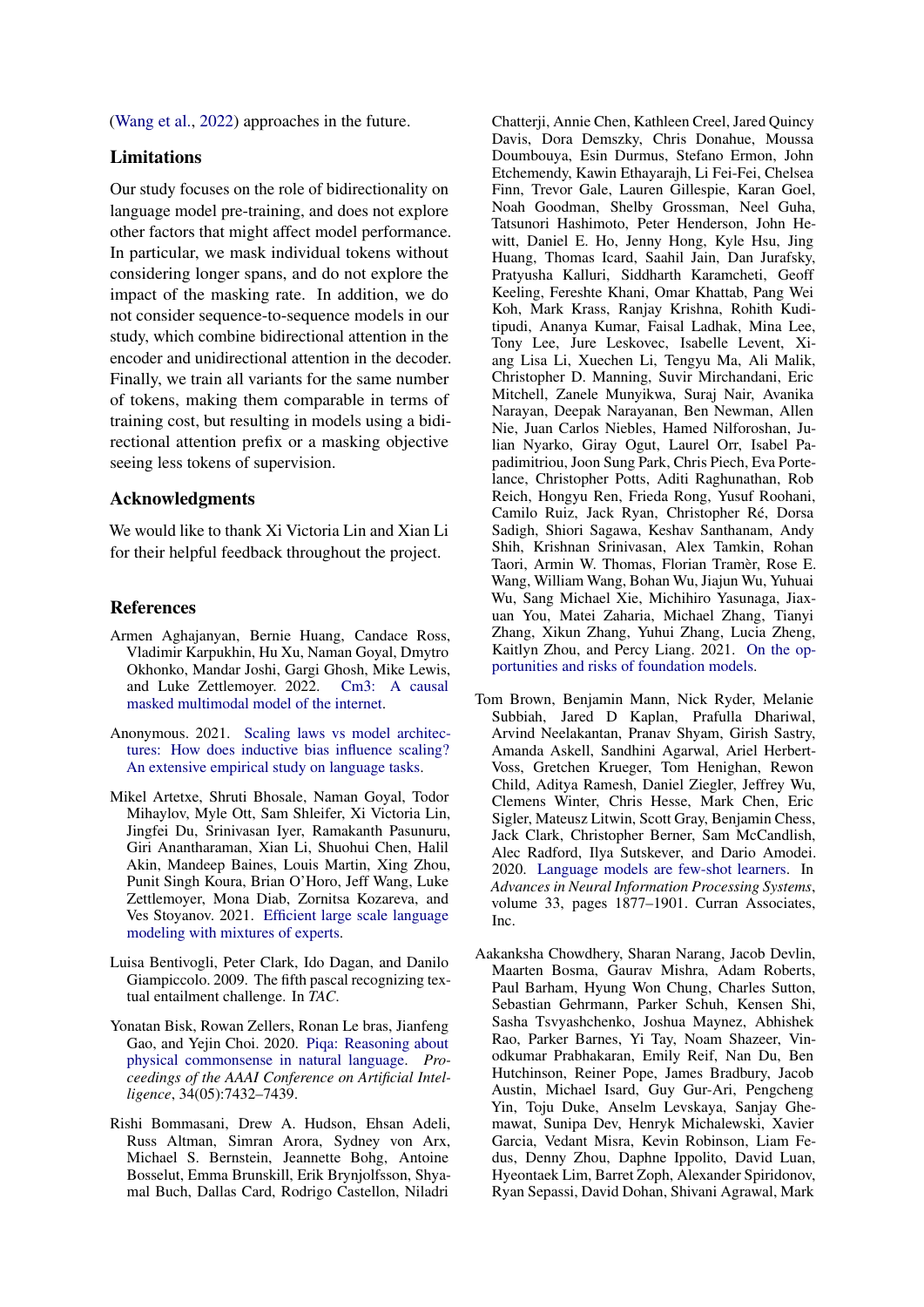Omernick, Andrew M. Dai, Thanumalayan Sankaranarayana Pillai, Marie Pellat, Aitor Lewkowycz, Erica Moreira, Rewon Child, Oleksandr Polozov, Katherine Lee, Zongwei Zhou, Xuezhi Wang, Brennan Saeta, Mark Diaz, Orhan Firat, Michele Catasta, Jason Wei, Kathy Meier-Hellstern, Douglas Eck, Jeff Dean, Slav Petrov, and Noah Fiedel. 2022. [Palm: Scaling language modeling with pathways.](https://doi.org/10.48550/ARXIV.2204.02311)

- <span id="page-9-9"></span>Ido Dagan, Oren Glickman, and Bernardo Magnini. 2006. The pascal recognising textual entailment challenge. In *Machine Learning Challenges. Evaluating Predictive Uncertainty, Visual Object Classification, and Recognising Tectual Entailment*, pages 177–190, Berlin, Heidelberg. Springer Berlin Heidelberg.
- <span id="page-9-12"></span>Andrew M Dai and Quoc V Le. 2015. [Semi-supervised](https://proceedings.neurips.cc/paper/2015/file/7137debd45ae4d0ab9aa953017286b20-Paper.pdf) [sequence learning.](https://proceedings.neurips.cc/paper/2015/file/7137debd45ae4d0ab9aa953017286b20-Paper.pdf) In *Advances in Neural Information Processing Systems*, volume 28. Curran Associates, Inc.
- <span id="page-9-0"></span>Jacob Devlin, Ming-Wei Chang, Kenton Lee, and Kristina Toutanova. 2019. [BERT: Pre-training of](https://doi.org/10.18653/v1/N19-1423) [deep bidirectional transformers for language under](https://doi.org/10.18653/v1/N19-1423)[standing.](https://doi.org/10.18653/v1/N19-1423) In *Proceedings of the 2019 Conference of the North American Chapter of the Association for Computational Linguistics: Human Language Technologies, Volume 1 (Long and Short Papers)*, pages 4171–4186, Minneapolis, Minnesota. Association for Computational Linguistics.
- <span id="page-9-8"></span>William B. Dolan and Chris Brockett. 2005. [Automati](https://aclanthology.org/I05-5002)[cally constructing a corpus of sentential paraphrases.](https://aclanthology.org/I05-5002) In *Proceedings of the Third International Workshop on Paraphrasing (IWP2005)*.
- <span id="page-9-11"></span>Danilo Giampiccolo, Bernardo Magnini, Ido Dagan, and Bill Dolan. 2007. [The third PASCAL recogniz](https://aclanthology.org/W07-1401)[ing textual entailment challenge.](https://aclanthology.org/W07-1401) In *Proceedings of the ACL-PASCAL Workshop on Textual Entailment and Paraphrasing*, pages 1–9, Prague. Association for Computational Linguistics.
- <span id="page-9-4"></span>Aaron Gokaslan and Vanya Cohen. 2019. Openwebtext corpus. http://web.archive.org/ save/http://Skylion007.github.io/ OpenWebTextCorpus.
- <span id="page-9-10"></span>R Bar Haim, Ido Dagan, Bill Dolan, Lisa Ferro, Danilo Giampiccolo, Bernardo Magnini, and Idan Szpektor. 2006. The second pascal recognising textual entailment challenge. In *Proceedings of the Second PAS-CAL Challenges Workshop on Recognising Textual Entailment*, volume 7.
- <span id="page-9-16"></span>Jordan Hoffmann, Sebastian Borgeaud, Arthur Mensch, Elena Buchatskaya, Trevor Cai, Eliza Rutherford, Diego de Las Casas, Lisa Anne Hendricks, Johannes Welbl, Aidan Clark, Tom Hennigan, Eric Noland, Katie Millican, George van den Driessche, Bogdan Damoc, Aurelia Guy, Simon Osindero, Karen Simonyan, Erich Elsen, Jack W. Rae, Oriol Vinyals, and Laurent Sifre. 2022. [Training compute-optimal](https://doi.org/10.48550/ARXIV.2203.15556) [large language models.](https://doi.org/10.48550/ARXIV.2203.15556)
- <span id="page-9-14"></span>Jeremy Howard and Sebastian Ruder. 2018. [Universal](https://doi.org/10.18653/v1/P18-1031) [language model fine-tuning for text classification.](https://doi.org/10.18653/v1/P18-1031) In *Proceedings of the 56th Annual Meeting of the Association for Computational Linguistics (Volume 1: Long Papers)*, pages 328–339, Melbourne, Australia. Association for Computational Linguistics.
- <span id="page-9-15"></span>Mandar Joshi, Danqi Chen, Yinhan Liu, Daniel S. Weld, Luke Zettlemoyer, and Omer Levy. 2020. [SpanBERT: Improving pre-training by representing](https://doi.org/10.1162/tacl_a_00300) [and predicting spans.](https://doi.org/10.1162/tacl_a_00300) *Transactions of the Association for Computational Linguistics*, 8:64–77.
- <span id="page-9-1"></span>Mike Lewis, Yinhan Liu, Naman Goyal, Marjan Ghazvininejad, Abdelrahman Mohamed, Omer Levy, Veselin Stoyanov, and Luke Zettlemoyer. 2020. [BART: Denoising sequence-to-sequence pre](https://doi.org/10.18653/v1/2020.acl-main.703)[training for natural language generation, translation,](https://doi.org/10.18653/v1/2020.acl-main.703) [and comprehension.](https://doi.org/10.18653/v1/2020.acl-main.703) In *Proceedings of the 58th Annual Meeting of the Association for Computational Linguistics*, pages 7871–7880, Online. Association for Computational Linguistics.
- <span id="page-9-2"></span>Yinhan Liu, Myle Ott, Naman Goyal, Jingfei Du, Mandar Joshi, Danqi Chen, Omer Levy, Mike Lewis, Luke Zettlemoyer, and Veselin Stoyanov. 2019. [Roberta: A robustly optimized bert pretraining ap](http://arxiv.org/abs/1907.11692)[proach.](http://arxiv.org/abs/1907.11692)
- <span id="page-9-7"></span>Todor Mihaylov, Peter Clark, Tushar Khot, and Ashish Sabharwal. 2018. [Can a suit of armor conduct elec](https://doi.org/10.18653/v1/D18-1260)[tricity? a new dataset for open book question an](https://doi.org/10.18653/v1/D18-1260)[swering.](https://doi.org/10.18653/v1/D18-1260) In *Proceedings of the 2018 Conference on Empirical Methods in Natural Language Processing*, pages 2381–2391, Brussels, Belgium. Association for Computational Linguistics.
- <span id="page-9-6"></span>Nasrin Mostafazadeh, Nathanael Chambers, Xiaodong He, Devi Parikh, Dhruv Batra, Lucy Vanderwende, Pushmeet Kohli, and James Allen. 2016. [A cor](https://doi.org/10.18653/v1/N16-1098)[pus and cloze evaluation for deeper understanding of](https://doi.org/10.18653/v1/N16-1098) [commonsense stories.](https://doi.org/10.18653/v1/N16-1098) In *Proceedings of the 2016 Conference of the North American Chapter of the Association for Computational Linguistics: Human Language Technologies*, pages 839–849, San Diego, California. Association for Computational Linguistics.
- <span id="page-9-3"></span>Sebastian Nagel. 2016. Cc-news. http: //web.archive.org/save/http: //commoncrawl.org/2016/10/ news-dataset-available.
- <span id="page-9-5"></span>Myle Ott, Sergey Edunov, Alexei Baevski, Angela Fan, Sam Gross, Nathan Ng, David Grangier, and Michael Auli. 2019. [fairseq: A fast, extensible](https://doi.org/10.18653/v1/N19-4009) [toolkit for sequence modeling.](https://doi.org/10.18653/v1/N19-4009) In *Proceedings of the 2019 Conference of the North American Chapter of the Association for Computational Linguistics (Demonstrations)*, pages 48–53, Minneapolis, Minnesota. Association for Computational Linguistics.
- <span id="page-9-13"></span>Matthew E. Peters, Mark Neumann, Mohit Iyyer, Matt Gardner, Christopher Clark, Kenton Lee, and Luke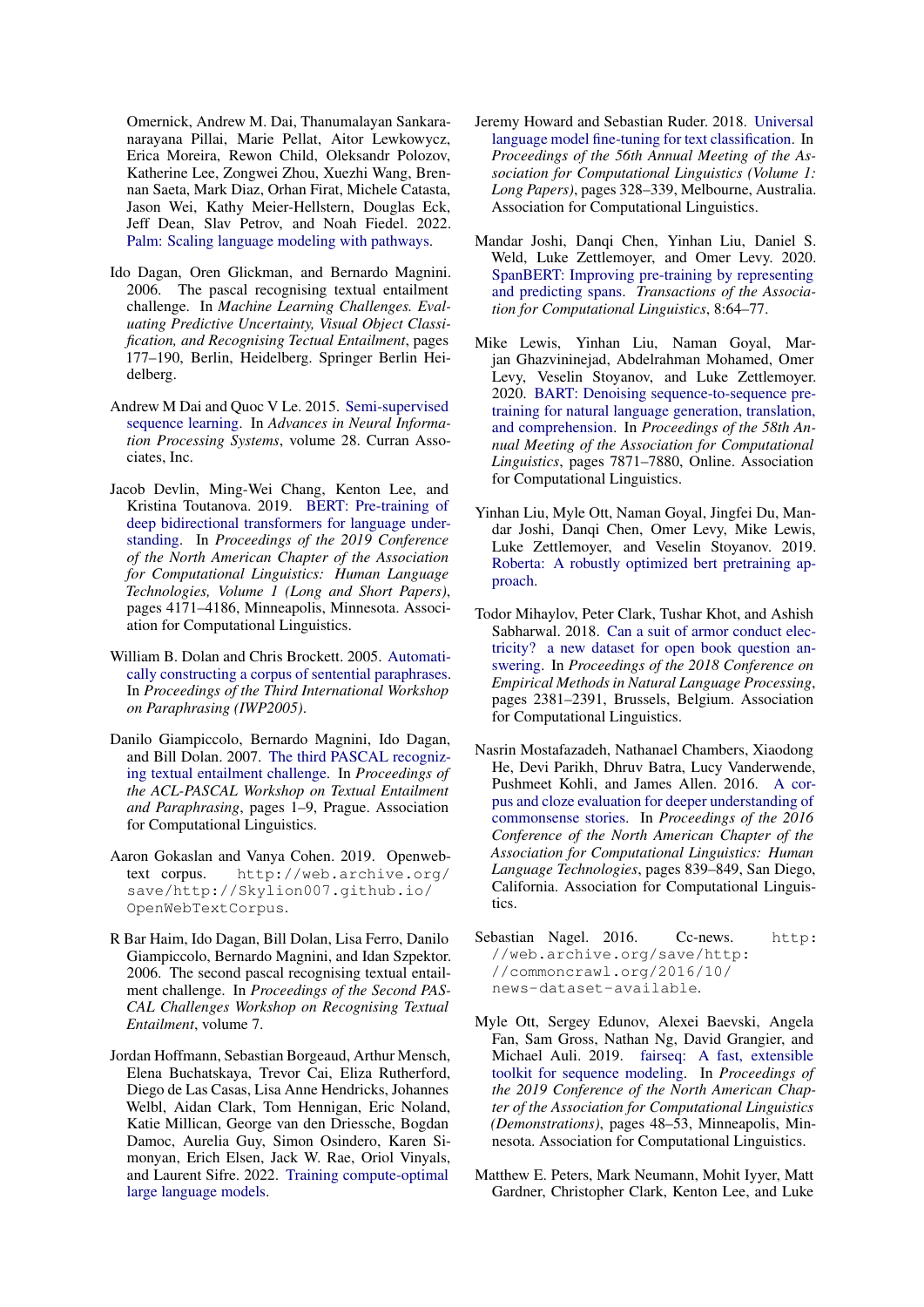Zettlemoyer. 2018. [Deep contextualized word rep](https://doi.org/10.18653/v1/N18-1202)[resentations.](https://doi.org/10.18653/v1/N18-1202) In *Proceedings of the 2018 Conference of the North American Chapter of the Association for Computational Linguistics: Human Language Technologies, Volume 1 (Long Papers)*, pages 2227–2237, New Orleans, Louisiana. Association for Computational Linguistics.

- <span id="page-10-2"></span>Alec Radford, Karthik Narasimhan, Time Salimans, and Ilya Sutskever. 2018. Improving language understanding with unsupervised learning. Technical report, OpenAI.
- <span id="page-10-3"></span>Alec Radford, Jeffrey Wu, Rewon Child, David Luan, Dario Amodei, and Ilya Sutskever. 2019. Language models are unsupervised multitask learners. Technical report, OpenAI.
- <span id="page-10-11"></span>Jack W. Rae, Sebastian Borgeaud, Trevor Cai, Katie Millican, Jordan Hoffmann, Francis Song, John Aslanides, Sarah Henderson, Roman Ring, Susannah Young, Eliza Rutherford, Tom Hennigan, Jacob Menick, Albin Cassirer, Richard Powell, George van den Driessche, Lisa Anne Hendricks, Maribeth Rauh, Po-Sen Huang, Amelia Glaese, Johannes Welbl, Sumanth Dathathri, Saffron Huang, Jonathan Uesato, John Mellor, Irina Higgins, Antonia Creswell, Nat McAleese, Amy Wu, Erich Elsen, Siddhant Jayakumar, Elena Buchatskaya, David Budden, Esme Sutherland, Karen Simonyan, Michela Paganini, Laurent Sifre, Lena Martens, Xiang Lorraine Li, Adhiguna Kuncoro, Aida Nematzadeh, Elena Gribovskaya, Domenic Donato, Angeliki Lazaridou, Arthur Mensch, Jean-Baptiste Lespiau, Maria Tsimpoukelli, Nikolai Grigorev, Doug Fritz, Thibault Sottiaux, Mantas Pajarskas, Toby Pohlen, Zhitao Gong, Daniel Toyama, Cyprien de Masson d'Autume, Yujia Li, Tayfun Terzi, Vladimir Mikulik, Igor Babuschkin, Aidan Clark, Diego de Las Casas, Aurelia Guy, Chris Jones, James Bradbury, Matthew Johnson, Blake Hechtman, Laura Weidinger, Iason Gabriel, William Isaac, Ed Lockhart, Simon Osindero, Laura Rimell, Chris Dyer, Oriol Vinyals, Kareem Ayoub, Jeff Stanway, Lorrayne Bennett, Demis Hassabis, Koray Kavukcuoglu, and Geoffrey Irving. 2021. [Scal](https://doi.org/10.48550/ARXIV.2112.11446)[ing language models: Methods, analysis & insights](https://doi.org/10.48550/ARXIV.2112.11446) [from training gopher.](https://doi.org/10.48550/ARXIV.2112.11446)
- <span id="page-10-0"></span>Colin Raffel, Noam Shazeer, Adam Roberts, Katherine Lee, Sharan Narang, Michael Matena, Yanqi Zhou, Wei Li, and Peter J. Liu. 2020. [Exploring](http://jmlr.org/papers/v21/20-074.html) [the limits of transfer learning with a unified text-to](http://jmlr.org/papers/v21/20-074.html)[text transformer.](http://jmlr.org/papers/v21/20-074.html) *Journal of Machine Learning Research*, 21(140):1–67.
- <span id="page-10-9"></span>Pranav Rajpurkar, Jian Zhang, Konstantin Lopyrev, and Percy Liang. 2016. [SQuAD: 100,000+ questions for](https://doi.org/10.18653/v1/D16-1264) [machine comprehension of text.](https://doi.org/10.18653/v1/D16-1264) In *Proceedings of the 2016 Conference on Empirical Methods in Natural Language Processing*, pages 2383–2392, Austin, Texas. Association for Computational Linguistics.
- <span id="page-10-6"></span>Keisuke Sakaguchi, Ronan Le Bras, Chandra Bhagavatula, and Yejin Choi. 2020. [Winogrande: An ad-](https://doi.org/10.1609/aaai.v34i05.6399)

[versarial winograd schema challenge at scale.](https://doi.org/10.1609/aaai.v34i05.6399) *Proceedings of the AAAI Conference on Artificial Intelligence*, 34(05):8732–8740.

- <span id="page-10-12"></span>Shaden Smith, Mostofa Patwary, Brandon Norick, Patrick LeGresley, Samyam Rajbhandari, Jared Casper, Zhun Liu, Shrimai Prabhumoye, George Zerveas, Vijay Korthikanti, Elton Zhang, Rewon Child, Reza Yazdani Aminabadi, Julie Bernauer, Xia Song, Mohammad Shoeybi, Yuxiong He, Michael Houston, Saurabh Tiwary, and Bryan Catanzaro. 2022. [Using deepspeed and megatron to train](https://doi.org/10.48550/ARXIV.2201.11990) [megatron-turing nlg 530b, a large-scale generative](https://doi.org/10.48550/ARXIV.2201.11990) [language model.](https://doi.org/10.48550/ARXIV.2201.11990)
- <span id="page-10-10"></span>Richard Socher, Alex Perelygin, Jean Wu, Jason Chuang, Christopher D. Manning, Andrew Ng, and Christopher Potts. 2013. [Recursive deep models](https://aclanthology.org/D13-1170) [for semantic compositionality over a sentiment tree](https://aclanthology.org/D13-1170)[bank.](https://aclanthology.org/D13-1170) In *Proceedings of the 2013 Conference on Empirical Methods in Natural Language Processing*, pages 1631–1642, Seattle, Washington, USA. Association for Computational Linguistics.
- <span id="page-10-13"></span>Yu Sun, Shuohuan Wang, Shikun Feng, Siyu Ding, Chao Pang, Junyuan Shang, Jiaxiang Liu, Xuyi Chen, Yanbin Zhao, Yuxiang Lu, Weixin Liu, Zhihua Wu, Weibao Gong, Jianzhong Liang, Zhizhou Shang, Peng Sun, Wei Liu, Xuan Ouyang, Dianhai Yu, Hao Tian, Hua Wu, and Haifeng Wang. 2021. [Ernie 3.0: Large-scale knowledge enhanced](https://doi.org/10.48550/ARXIV.2107.02137) [pre-training for language understanding and genera](https://doi.org/10.48550/ARXIV.2107.02137)[tion.](https://doi.org/10.48550/ARXIV.2107.02137)
- <span id="page-10-1"></span>Yi Tay, Mostafa Dehghani, Jinfeng Rao, William Fedus, Samira Abnar, Hyung Won Chung, Sharan Narang, Dani Yogatama, Ashish Vaswani, and Donald Metzler. 2022. [Scale efficiently: Insights from](https://openreview.net/forum?id=f2OYVDyfIB) [pretraining and finetuning transformers.](https://openreview.net/forum?id=f2OYVDyfIB) In *International Conference on Learning Representations*.
- <span id="page-10-4"></span>Trieu H. Trinh and Quoc V. Le. 2018. [A simple method](https://doi.org/10.48550/ARXIV.1806.02847) [for commonsense reasoning.](https://doi.org/10.48550/ARXIV.1806.02847)
- <span id="page-10-7"></span>Alex Wang, Amanpreet Singh, Julian Michael, Felix Hill, Omer Levy, and Samuel R. Bowman. 2019. [GLUE: A multi-task benchmark and analysis plat](https://openreview.net/forum?id=rJ4km2R5t7)[form for natural language understanding.](https://openreview.net/forum?id=rJ4km2R5t7) In *International Conference on Learning Representations*.
- <span id="page-10-14"></span>Thomas Wang, Adam Roberts, Daniel Hesslow, Teven Le Scao, Hyung Won Chung, Iz Beltagy, Julien Launay, and Colin Raffel. 2022. [What lan](http://arxiv.org/abs/2204.05832)[guage model architecture and pretraining objective](http://arxiv.org/abs/2204.05832) [work best for zero-shot generalization?](http://arxiv.org/abs/2204.05832)
- <span id="page-10-8"></span>Alex Warstadt, Amanpreet Singh, and Samuel R. Bowman. 2019. [Neural network acceptability judgments.](https://doi.org/10.1162/tacl_a_00290) *Transactions of the Association for Computational Linguistics*, 7:625–641.
- <span id="page-10-5"></span>Guillaume Wenzek, Marie-Anne Lachaux, Alexis Conneau, Vishrav Chaudhary, Francisco Guzmán, Armand Joulin, and Edouard Grave. 2020. [CCNet:](https://aclanthology.org/2020.lrec-1.494) [Extracting high quality monolingual datasets from](https://aclanthology.org/2020.lrec-1.494)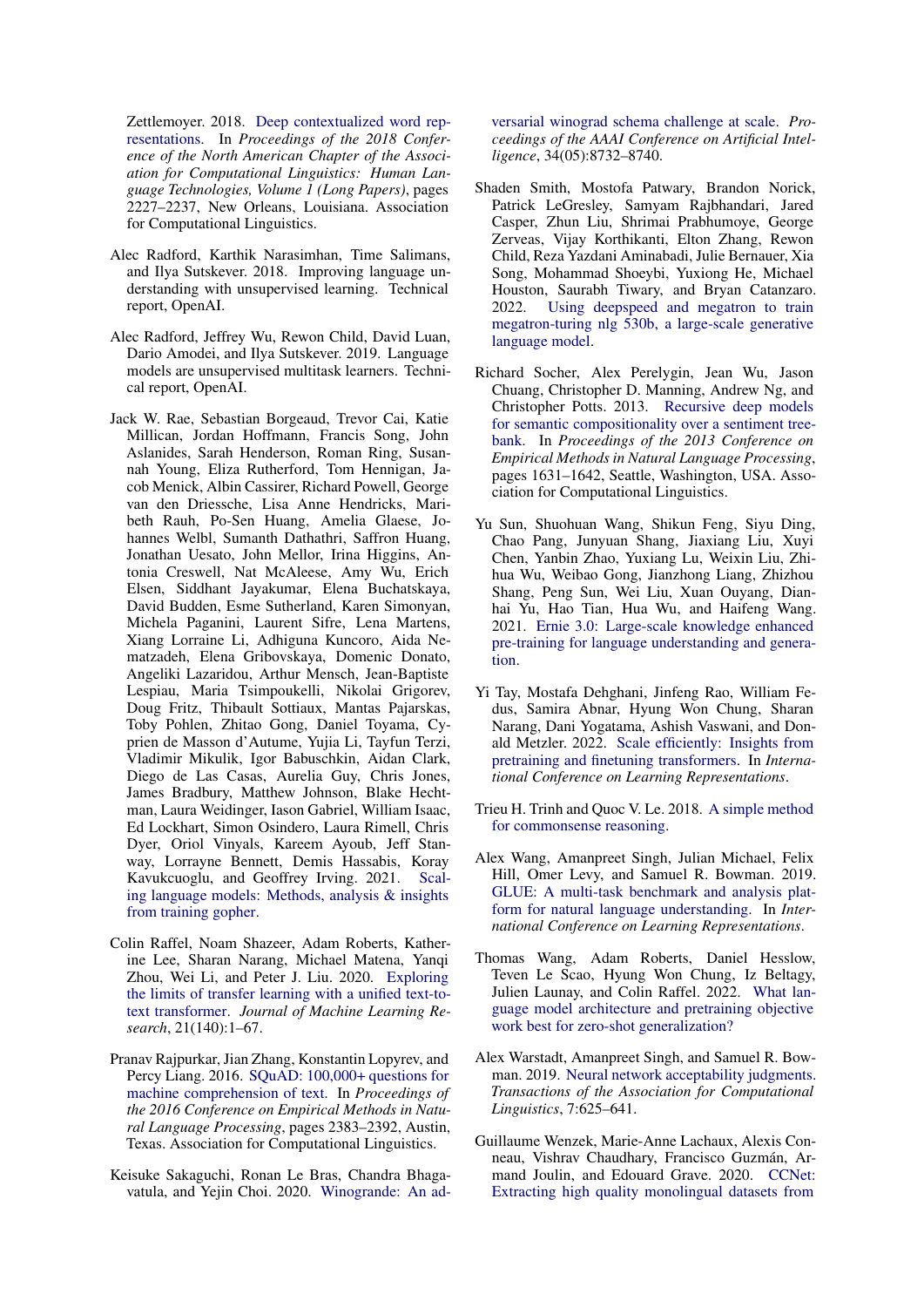[web crawl data.](https://aclanthology.org/2020.lrec-1.494) In *Proceedings of the 12th Language Resources and Evaluation Conference*, pages 4003–4012, Marseille, France. European Language Resources Association.

- <span id="page-11-5"></span>Adina Williams, Nikita Nangia, and Samuel Bowman. 2018. [A broad-coverage challenge corpus for sen](https://doi.org/10.18653/v1/N18-1101)[tence understanding through inference.](https://doi.org/10.18653/v1/N18-1101) In *Proceedings of the 2018 Conference of the North American Chapter of the Association for Computational Linguistics: Human Language Technologies, Volume 1 (Long Papers)*, pages 1112–1122, New Orleans, Louisiana. Association for Computational Linguistics.
- <span id="page-11-1"></span>Shaohua Wu, Xudong Zhao, Tong Yu, Rongguo Zhang, Chong Shen, Hongli Liu, Feng Li, Hong Zhu, Jiangang Luo, Liang Xu, and Xuanwei Zhang. 2021. [Yuan 1.0: Large-scale pre-trained language model](https://doi.org/10.48550/ARXIV.2110.04725) [in zero-shot and few-shot learning.](https://doi.org/10.48550/ARXIV.2110.04725)
- <span id="page-11-8"></span>Zhilin Yang, Zihang Dai, Yiming Yang, Jaime Carbonell, Russ R Salakhutdinov, and Quoc V Le. 2019. [Xlnet: Generalized autoregressive pretraining for](https://proceedings.neurips.cc/paper/2019/file/dc6a7e655d7e5840e66733e9ee67cc69-Paper.pdf) [language understanding.](https://proceedings.neurips.cc/paper/2019/file/dc6a7e655d7e5840e66733e9ee67cc69-Paper.pdf) In *Advances in Neural Information Processing Systems*, volume 32. Curran Associates, Inc.
- <span id="page-11-4"></span>Rowan Zellers, Ari Holtzman, Yonatan Bisk, Ali Farhadi, and Yejin Choi. 2019. [HellaSwag: Can](https://doi.org/10.18653/v1/P19-1472) [a machine really finish your sentence?](https://doi.org/10.18653/v1/P19-1472) In *Proceedings of the 57th Annual Meeting of the Association for Computational Linguistics*, pages 4791– 4800, Florence, Italy. Association for Computational Linguistics.
- <span id="page-11-3"></span>Sheng Zhang, Xiaodong Liu, Jingjing Liu, Jianfeng Gao, Kevin Duh, and Benjamin Van Durme. 2018. [Record: Bridging the gap between human and ma](https://doi.org/10.48550/ARXIV.1810.12885)[chine commonsense reading comprehension.](https://doi.org/10.48550/ARXIV.1810.12885)
- <span id="page-11-7"></span>Susan Zhang, Stephen Roller, Naman Goyal, Mikel Artetxe, Moya Chen, Shuohui Chen, Christopher Dewan, Mona Diab, Xian Li, Xi Victoria Lin, Todor Mihaylov, Myle Ott, Sam Shleifer, Kurt Shuster, Daniel Simig, Punit Singh Koura, Anjali Sridhar, Tianlu Wang, and Luke Zettlemoyer. 2022. [OPT: Open pre](https://doi.org/10.48550/ARXIV.2205.01068)[trained transformer language models.](https://doi.org/10.48550/ARXIV.2205.01068)
- <span id="page-11-2"></span>Yukun Zhu, Ryan Kiros, Richard Zemel, Ruslan Salakhutdinov, Raquel Urtasun, Antonio Torralba, and Sanja Fidler. 2015. [Aligning books and movies:](https://doi.org/10.48550/ARXIV.1506.06724) [Towards story-like visual explanations by watching](https://doi.org/10.48550/ARXIV.1506.06724) [movies and reading books.](https://doi.org/10.48550/ARXIV.1506.06724)

# <span id="page-11-0"></span>A Proposed framework

Figure [3](#page-12-0) provides a step-by-step description of how we define our objective starting from the original sequence.

<span id="page-11-9"></span>

| task        | # of updates |
|-------------|--------------|
| CoLA        | 5336         |
| $SST-2$     | 20935        |
| <b>MNLI</b> | 123873       |
| ONLI        | 33112        |
| <b>MRPC</b> | 2296         |
| <b>RTE</b>  | 2036         |

Table 11: Number of fine-tuning updates for each task.

# <span id="page-11-6"></span>B Fine-tuning settings

For fine-tuning, we did grid search on learning rate  $\in \{5e - 06, 5e - 05, 1e - 05, 2e - 05\}$  and batch size  $\in \{16, 32, 64\}$ . For each task, we trained the same numbers of updates for different setups and reported the best numbers across the grid. The details of fine-tuning tasks and numbers of updates can be found in Table [11.](#page-11-9) We used Adam and polynomial decay scheduler for optimization.